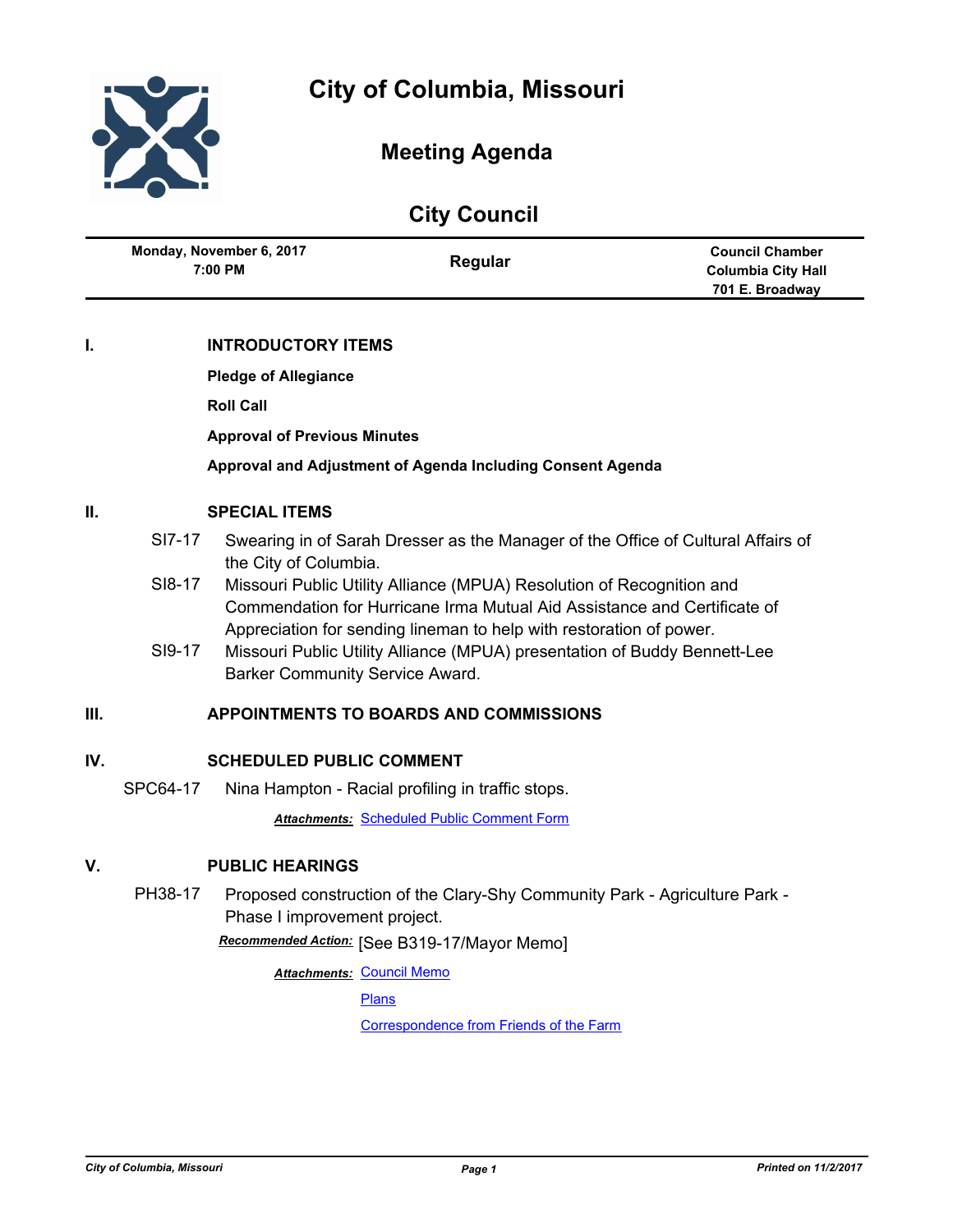B319-17 Approving the Clary-Shy Community Park - Agriculture Park Master Plan; authorizing construction of the Clary-Shy Community Park - Agriculture Park - Phase I improvement project; calling for bids through the Purchasing Division; appropriating funds.

# [2nd Read & Vote/Mayor Memo] *Recommended Action:*

#### **Attachments: [Council Memo](http://gocolumbiamo.legistar.com/gateway.aspx?M=F&ID=2480aec9-bf2f-4a70-8fe2-d2161eb52a53.docx)**

[Graphic of Phase One Improvements](http://gocolumbiamo.legistar.com/gateway.aspx?M=F&ID=741c1d47-b26b-4f13-99fb-a145856db439.pdf) [Correspondence from Friends of the Farm](http://gocolumbiamo.legistar.com/gateway.aspx?M=F&ID=7c2736a1-08cb-48bf-a18e-ee9b1a402b01.pdf) **[Ordinance](http://gocolumbiamo.legistar.com/gateway.aspx?M=F&ID=4e909310-64bd-4915-8dcf-1c6bb48fd2ff.doc) [Exhibit A to Ordinance](http://gocolumbiamo.legistar.com/gateway.aspx?M=F&ID=f1f22c20-5f33-48c1-9ddc-83c5877957bd.pdf)** 

PH39-17 Voluntary annexation of property located on the west side of Old Plank Road and north of Glasgow Drive (1001 W. Old Plank Road) (Case No. 17-212). Recommended Action: [See B325-17 Under Intro & 1st Read/Mayor Memo]

**Attachments: [Council Memo](http://gocolumbiamo.legistar.com/gateway.aspx?M=F&ID=1e3614a2-fab4-4ee6-a07e-13fd108b989a.docx)** 

[Locator Maps](http://gocolumbiamo.legistar.com/gateway.aspx?M=F&ID=44c8f86b-9292-4aac-b516-c8666d000a54.pdf)

# **VI. OLD BUSINESS**

B245-17 Granting a waiver and a design modification relating to the construction of a sidewalk along a portion of the north side of Primrose Drive, approximately 500 feet east of Gardner Drive (2301 Primrose Drive); setting forth a condition for payment in lieu of sidewalk construction (Case No. 17-157).

> (Tabled at the September 5, 2017 Council Meeting) (Requires approval by 2/3 of Council.)

**Recommended Action:** [Read & Vote/Mayor Memo]

| <b>Attachments: Amendment Sheet</b>                   |
|-------------------------------------------------------|
| <b>Supplemental Council Memo</b>                      |
| Supplemental - PW Design Locations and Cost Estimates |
| <b>Council Memo</b>                                   |
| <b>Staff Report for Planning and Zoning</b>           |
| <b>Locator Maps</b>                                   |
| ATCH to PZC Rpt - CIP (pq B-39)                       |
| ATCH to PZC Rpt - Columbia Imagined pgs 144 & 148     |
| ATCH to PZC Rpt - Design Adjustment Worksheet         |
| <b>ATCH to PZC Rpt - Cost Estimate</b>                |
| <b>Excerpts from Minutes</b>                          |
| Ordinance                                             |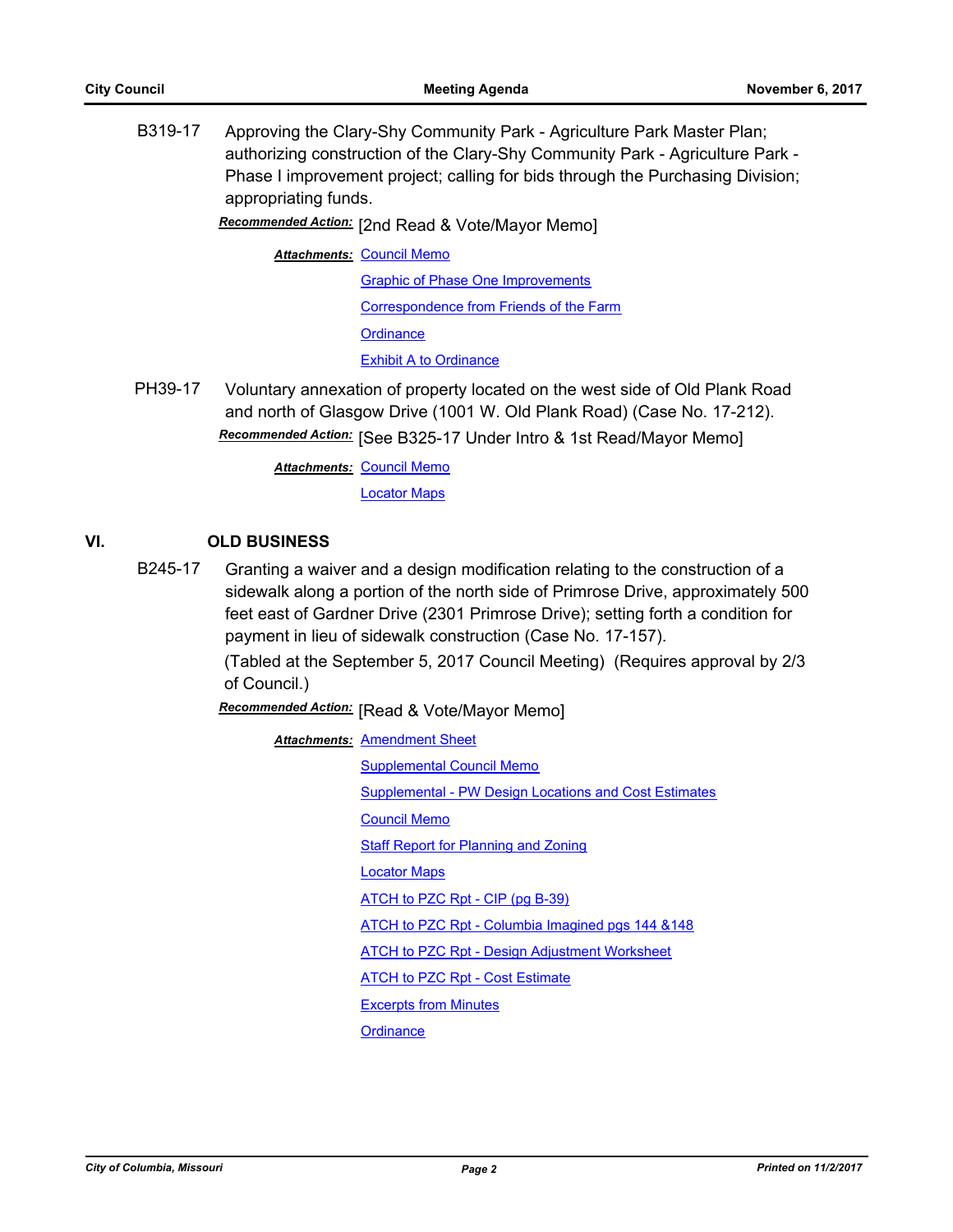B304-17 Authorizing a collective bargaining agreement with Columbia Police Lieutenants' Association.

[2nd Read & Vote/Mayor Memo] *Recommended Action:*

**Attachments: [Council Memo](http://gocolumbiamo.legistar.com/gateway.aspx?M=F&ID=d174e25e-cab7-45ca-a4cb-81ba3a41c261.docx)** 

**[Ordinance](http://gocolumbiamo.legistar.com/gateway.aspx?M=F&ID=f332a2d5-3d3e-485b-93f8-13458d477d63.doc)** 

[Exhibit A to Ordinance](http://gocolumbiamo.legistar.com/gateway.aspx?M=F&ID=d244c430-e63f-41ec-9a2e-c04aa9213c01.docx)

B305-17 Voluntary annexation of property located on the north side of Gillespie Bridge Road and approximately 1,500 feet west of Louisville Drive; establishing permanent R-1 and A zoning (Case No. 17-172).

**Recommended Action:** [2nd Read & Vote/Mayor Memo]

- **Attachments: [Supplemental Council Memo](http://gocolumbiamo.legistar.com/gateway.aspx?M=F&ID=d224a0a7-a1f3-4f1c-a8d2-ea127176ea50.docx)** [Supplemental Infomation - Correspondence from the Public](http://gocolumbiamo.legistar.com/gateway.aspx?M=F&ID=6d8037b3-8d7f-43e1-94e2-4d78b5de43b7.pdf) [Council Memo](http://gocolumbiamo.legistar.com/gateway.aspx?M=F&ID=d01e39b6-18cc-4058-9471-27c163e24839.docx) [Staff Report to Planning and Zoning Commission](http://gocolumbiamo.legistar.com/gateway.aspx?M=F&ID=14d6773d-6bec-4409-af1e-4b42b9905197.pdf) [Locator Maps](http://gocolumbiamo.legistar.com/gateway.aspx?M=F&ID=6b083e6a-58f5-4acb-99b0-652f0af0bc0c.pdf) [Attachment to PZC Report-Surrounding Zoning Graphic](http://gocolumbiamo.legistar.com/gateway.aspx?M=F&ID=4617d6b5-51fe-48cb-9929-e04348fcb71a.pdf) [Excerpts from Minutes](http://gocolumbiamo.legistar.com/gateway.aspx?M=F&ID=fd8b8eb4-7c42-4a08-9359-40056202b17b.docx) **[Ordinance](http://gocolumbiamo.legistar.com/gateway.aspx?M=F&ID=672376f2-9fc8-4cf1-ac57-eb1b2b0a3e89.doc)**
- B306-17 Approving the Final Minor Plat of Arrowhead Lake Estates Plat 3, a Replat of Part of Lot 35a Arrowhead Lake Estates Plat No. 2, located on the east side of Lake Arrowhead Drive and approximately 1,200 feet north of Sinclair Road; granting a design adjustment to allow a tree preservation area and steep slope area to be incorporated into a residential lot; requiring dedication of a tree preservation easement (Case No. 17-167).

[2nd Read & Vote/Mayor Memo] *Recommended Action:*

**Attachments: [Amendment Sheet](http://gocolumbiamo.legistar.com/gateway.aspx?M=F&ID=3e3e470a-c86e-4e1e-9996-4708c1c7076a.pdf)** [Supplemental Council Memo](http://gocolumbiamo.legistar.com/gateway.aspx?M=F&ID=ba448f10-6b86-4dbd-8f2d-8b7d842c7a97.docx) [Council Memo](http://gocolumbiamo.legistar.com/gateway.aspx?M=F&ID=23fb8d47-a911-409e-9cbc-05eb70bf00ae.docx) **[Staff Report to Planning and Zoning Commission](http://gocolumbiamo.legistar.com/gateway.aspx?M=F&ID=7f427578-8c4d-49ad-812f-605309edd4af.pdf)** [Locator Maps](http://gocolumbiamo.legistar.com/gateway.aspx?M=F&ID=e345d39a-ab2f-496b-b8fa-a55df63dd344.pdf) [Final Plat](http://gocolumbiamo.legistar.com/gateway.aspx?M=F&ID=1d97e60f-cc9d-4f0a-83a1-8e1489a80c3c.pdf) [Attachment to PZC Report - Design Adjustment](http://gocolumbiamo.legistar.com/gateway.aspx?M=F&ID=1717b729-1f66-4975-8bea-0c72fd734f71.pdf) [Attachment to PZC Report - Land Analysis Map](http://gocolumbiamo.legistar.com/gateway.aspx?M=F&ID=366ca356-1f82-4209-b31f-02ba93c1e697.pdf) [Excerpts from Minutes](http://gocolumbiamo.legistar.com/gateway.aspx?M=F&ID=74c36b38-0a20-4681-bba0-52ccd1290d32.docx) **[Ordinance](http://gocolumbiamo.legistar.com/gateway.aspx?M=F&ID=ea3f7f35-02da-45b9-b1e9-2da4700614ec.doc)** [Exhibit A to Ordinance](http://gocolumbiamo.legistar.com/gateway.aspx?M=F&ID=b9c1ec7c-5065-4ab9-9571-680503bd0e85.pdf) [Exhibit B to Ordinance](http://gocolumbiamo.legistar.com/gateway.aspx?M=F&ID=becbdc4a-d31a-47ab-a352-4a15c846c427.pdf)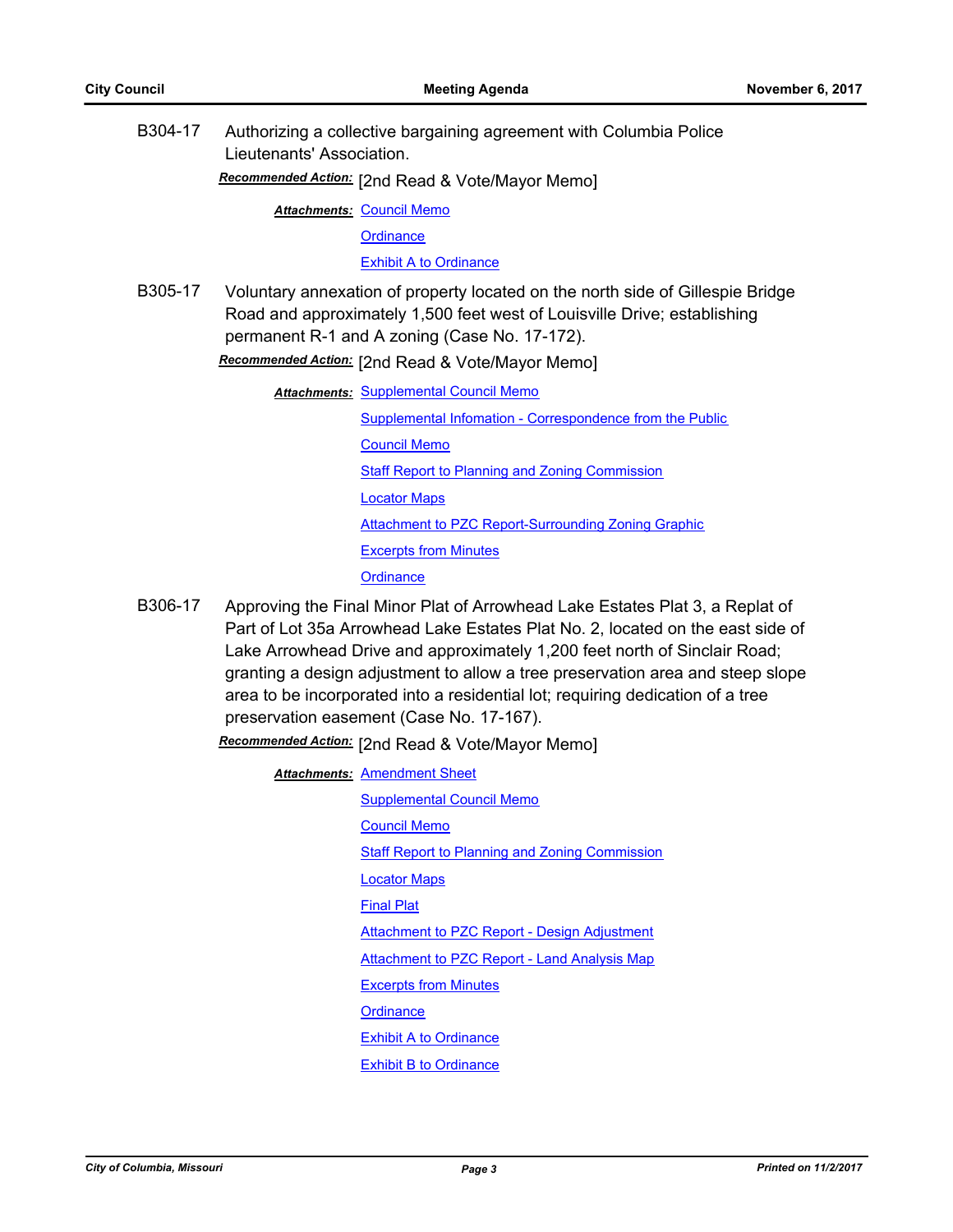B307-17 Approving the Final Plat of Athens Subdivision Plat 1, a Replat of all of Lot 281 and Lot 282 of the Original Town; granting a design adjustment relating to street intersections (Case No. 17-216). (Requires approval by 2/3 of Council.) [2nd Read & Vote/Mayor Memo] *Recommended Action:* **Attachments: [Council Memo](http://gocolumbiamo.legistar.com/gateway.aspx?M=F&ID=835d4b42-5a5a-4c90-8154-f43b75b467e4.docx) [Staff Report to the Planning and Zoning Commission](http://gocolumbiamo.legistar.com/gateway.aspx?M=F&ID=f574ae06-9cab-4849-a257-bd1a352dd9c8.docx)** [Locator Maps](http://gocolumbiamo.legistar.com/gateway.aspx?M=F&ID=354fd631-5b7f-4532-9c4a-45c3768b9ee3.pdf) [Final Plat](http://gocolumbiamo.legistar.com/gateway.aspx?M=F&ID=86a62685-5093-4a57-b47f-f535220b2f5e.PDF) [Excerpts from Minutes](http://gocolumbiamo.legistar.com/gateway.aspx?M=F&ID=26afb6a5-c0b1-4808-9b9d-f6b09da44449.docx) **[Ordinance](http://gocolumbiamo.legistar.com/gateway.aspx?M=F&ID=2da7d0f0-85de-4d82-91b3-ca6958c93450.doc)** B320-17 Amending Chapter 6 of the City Code to streamline trade licensing requirements. [2nd Read & Vote/Mayor Memo] *Recommended Action:* **Attachments: [Council Memo](http://gocolumbiamo.legistar.com/gateway.aspx?M=F&ID=13707e9b-39d5-445b-ba9f-2d870d3f6fbb.docx) [Ordinance](http://gocolumbiamo.legistar.com/gateway.aspx?M=F&ID=84de7ce2-2fca-48d4-a5de-4d7b1740386a.doc)** B321-17 Amending Chapter 12 of the City Code relating to employment discrimination. Recommended Action: [2nd Read & Vote/Mayor Memo] **Attachments: [Council Memo](http://gocolumbiamo.legistar.com/gateway.aspx?M=F&ID=08bfd10e-feee-4f9b-b777-125c507e3278.docx) [Ordinance](http://gocolumbiamo.legistar.com/gateway.aspx?M=F&ID=22291b8a-34fa-4742-9aef-34dcee3cfdeb.doc)** B322-17 Amending Chapter 13 of the City Code relating to alarm systems.

[2nd Read & Vote/Mayor Memo] *Recommended Action:*

**Attachments: [Council Memo](http://gocolumbiamo.legistar.com/gateway.aspx?M=F&ID=e363ef93-daa4-4144-a965-5360346a600a.docx)**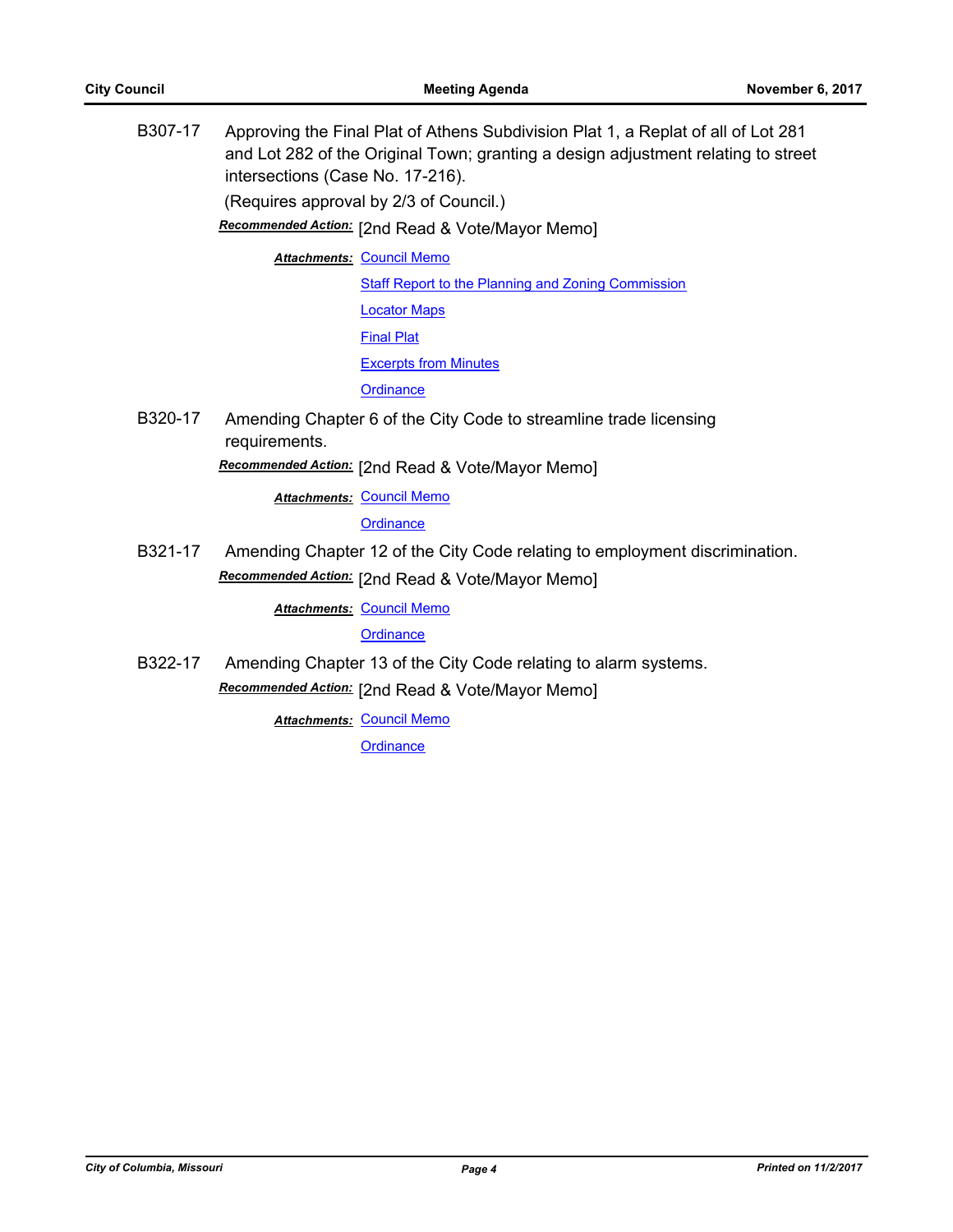# **VII. CONSENT AGENDA**

B308-17 Approving the Final Plat of Willow Falls, Plat No. 2 located on the south side of Sunnyridge Lane and east of Creasy Springs Road; authorizing a performance contract; authorizing a developer agreement; accepting conveyances for road access and temporary construction purposes (Case No. 17-82).

**Recommended Action:** [2nd Read & Vote/Mayor Memo]

| <b>Attachments: Council Memo</b>             |
|----------------------------------------------|
| <b>Locator Maps</b>                          |
| <b>Final Plat</b>                            |
| <b>Vanderveen Crossing Plat 9</b>            |
| Ordinance                                    |
| <b>Exhibit A to Ordinance</b>                |
| <b>Attachment A to Ordinance</b>             |
| <b>Conveyances Attached to the Ordinance</b> |

B309-17 Approving the Final Plat of Kitty Hawk Manor, Plat No. 7, a Major Replat of a Part of Lot 66 & Lots 67-68 of Kitty Hawk Manor Plat No. 2 & Stinson Avenue, Vacated by Ordinance No. 13357, and a Tract Located in the North Half of Section 6, Township 48 North, Range 12 West, located at the terminus of Gypsy Moth Drive and approximately 1,400 feet west of Parker Street; authorizing a performance contract (Case No. 17-210).

[2nd Read & Vote/Mayor Memo] *Recommended Action:*

**Attachments: [Council Memo](http://gocolumbiamo.legistar.com/gateway.aspx?M=F&ID=e62788f7-1e47-4c38-9789-19aa277b8029.docx)** [Locator Maps](http://gocolumbiamo.legistar.com/gateway.aspx?M=F&ID=91c50985-b062-4dcb-b6f8-926e3fb60803.pdf) [Final Plat](http://gocolumbiamo.legistar.com/gateway.aspx?M=F&ID=5218dd2b-1415-4dd9-b170-b4dd8c90d594.pdf) [Kitty Hawk Manor Preliminary Plat](http://gocolumbiamo.legistar.com/gateway.aspx?M=F&ID=64784173-e1fc-4da2-bd2e-bd15e78bd87c.pdf) **[Ordinance](http://gocolumbiamo.legistar.com/gateway.aspx?M=F&ID=983db22c-2cdc-4133-b1d5-5e96fdb8f1ac.doc)** [Exhibit A to Ordinance](http://gocolumbiamo.legistar.com/gateway.aspx?M=F&ID=594cf6b3-b3c4-4b49-802c-592c4424ccd8.pdf)

B310-17 Approving the PD Plan for Schilb Antiquarian located on the west side of Providence Road (Case No. 17-211).

Recommended Action: [2nd Read & Vote/Mayor Memo]

#### <u>Attachments: [Council Memo](http://gocolumbiamo.legistar.com/gateway.aspx?M=F&ID=38891b12-74d2-48c0-999b-9faacdde57c5.docx)</u>

[Staff Report to Planning and Zoning Commission](http://gocolumbiamo.legistar.com/gateway.aspx?M=F&ID=f6573976-2e74-40bb-8d4e-5149c69e01cb.docx) [Locator Maps](http://gocolumbiamo.legistar.com/gateway.aspx?M=F&ID=87e43bb4-f338-4076-992a-3538e1437417.pdf)

[PD Plan](http://gocolumbiamo.legistar.com/gateway.aspx?M=F&ID=dff2d627-54ba-45ab-8601-9da3032abe2d.pdf)

[Excerpts from Minutes](http://gocolumbiamo.legistar.com/gateway.aspx?M=F&ID=27dac74c-c748-49b2-9049-6ad1be0b26b1.docx)

**[Ordinance](http://gocolumbiamo.legistar.com/gateway.aspx?M=F&ID=4f7541f9-42db-49ee-ab2e-54962b407b61.doc)** 

#### [Exhibit A to Ordinance](http://gocolumbiamo.legistar.com/gateway.aspx?M=F&ID=2f0ef9d8-b75b-4648-b82a-c420982001ae.pdf)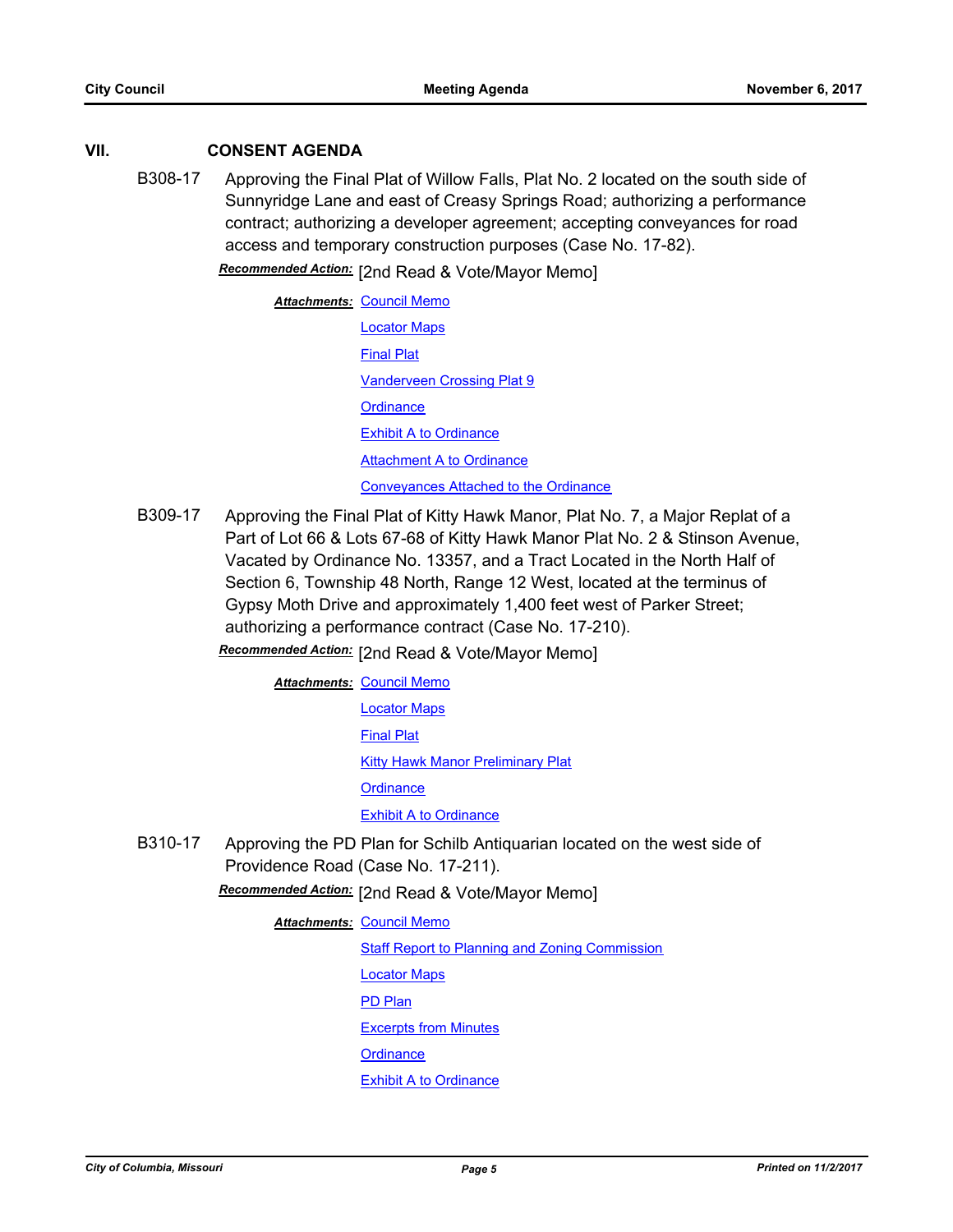B311-17 Authorizing a cooperative agreement with the Missouri Department of Conservation for a Tree Resource Improvement and Maintenance (TRIM) grant to update and expand the current Urban Tree Canopy Analysis and development of a web-based Story Map to provide educational outreach; appropriating funds.

[2nd Read & Vote/Mayor Memo] *Recommended Action:*

**Attachments: [Council Memo](http://gocolumbiamo.legistar.com/gateway.aspx?M=F&ID=457160dc-a19b-4a09-9b34-87cf3a9e46f4.docx)** 

**[Ordinance](http://gocolumbiamo.legistar.com/gateway.aspx?M=F&ID=00a59f9e-d1f5-4cde-a6b0-3d3a5fd858d0.doc)** 

[Exhibit A to Ordinance](http://gocolumbiamo.legistar.com/gateway.aspx?M=F&ID=9367ace9-652f-440d-a49d-0084c80e03af.pdf)

B312-17 Authorizing a non-federal reimbursable agreement with the Federal Aviation Administration for a commissioned flight inspection of the Precision Approach Path Indicators (PAPI), Runway End Identifier Lights System (REILS) and Medium Intensity Runway Lights (MIRLs) on Runways 13 and 31 at the Columbia Regional Airport.

Recommended Action: [2nd Read & Vote/Mayor Memo]

**Attachments: [Council Memo](http://gocolumbiamo.legistar.com/gateway.aspx?M=F&ID=1891715b-3e36-4868-84dc-6346b34a779f.docx)** 

[FAA Letter](http://gocolumbiamo.legistar.com/gateway.aspx?M=F&ID=79bd17b1-012e-49aa-9c25-8fd8560d4fb5.pdf)

**[Ordinance](http://gocolumbiamo.legistar.com/gateway.aspx?M=F&ID=4c507d04-8914-4666-b203-24616457abe2.doc)** 

**[Exhibit A to Ordinance](http://gocolumbiamo.legistar.com/gateway.aspx?M=F&ID=dd61736d-5014-460b-a57e-e9d81d6a3a33.pdf)** 

B313-17 Authorizing a program services contract with the Missouri Department of Health and Senior Services for the Healthy Families Missouri Home Visiting program.

Recommended Action: [2nd Read & Vote/Mayor Memo]

**Attachments: [Council Memo](http://gocolumbiamo.legistar.com/gateway.aspx?M=F&ID=bfb6335c-89ed-450e-90da-83d27cd4084b.docx)** 

**[Ordinance](http://gocolumbiamo.legistar.com/gateway.aspx?M=F&ID=519c7bbc-4b6b-4d70-a289-6b8de5a30051.doc)** 

[Exhibit A to Ordinance](http://gocolumbiamo.legistar.com/gateway.aspx?M=F&ID=d96a9889-b8df-4455-b8e2-897fb4b34649.pdf)

B314-17 Authorizing a grant agreement with the State of Missouri - Missouri State Council on the Arts for the Parks and Recreation Department Annual Heritage Festival and Crafts Show.

Recommended Action: [2nd Read & Vote/Mayor Memo]

**Attachments: [Council Memo](http://gocolumbiamo.legistar.com/gateway.aspx?M=F&ID=7859fc03-5a49-401f-a1c7-ac3cca3f9816.docx)** 

**[Ordinance](http://gocolumbiamo.legistar.com/gateway.aspx?M=F&ID=48888e90-80a5-4ec2-828c-93daffaa1ca8.doc)** 

[Exhibit A to Ordinance](http://gocolumbiamo.legistar.com/gateway.aspx?M=F&ID=33057e45-9e53-4f44-8d40-d6302ccd6be5.pdf)

B315-17 Authorizing a business associate agreement with Application Software, Inc., d/b/a ASI and ASIFlex, for administration of the City's Health Flexible Spending Arrangement (Health FSA) and Dependent Care Assistance Program (DCAP).

Recommended Action: [2nd Read & Vote/Mayor Memo]

**Attachments: [Council Memo](http://gocolumbiamo.legistar.com/gateway.aspx?M=F&ID=374105db-fd19-4cd8-8584-4199b027e618.docx)** 

**[Ordinance](http://gocolumbiamo.legistar.com/gateway.aspx?M=F&ID=80a4ea7b-c2ea-42f9-9f2b-bebd546f7bc2.doc)** 

[Exhibit A to Ordinance](http://gocolumbiamo.legistar.com/gateway.aspx?M=F&ID=b0d7fcda-5b1c-4a40-b36e-788e6c8af7cb.pdf)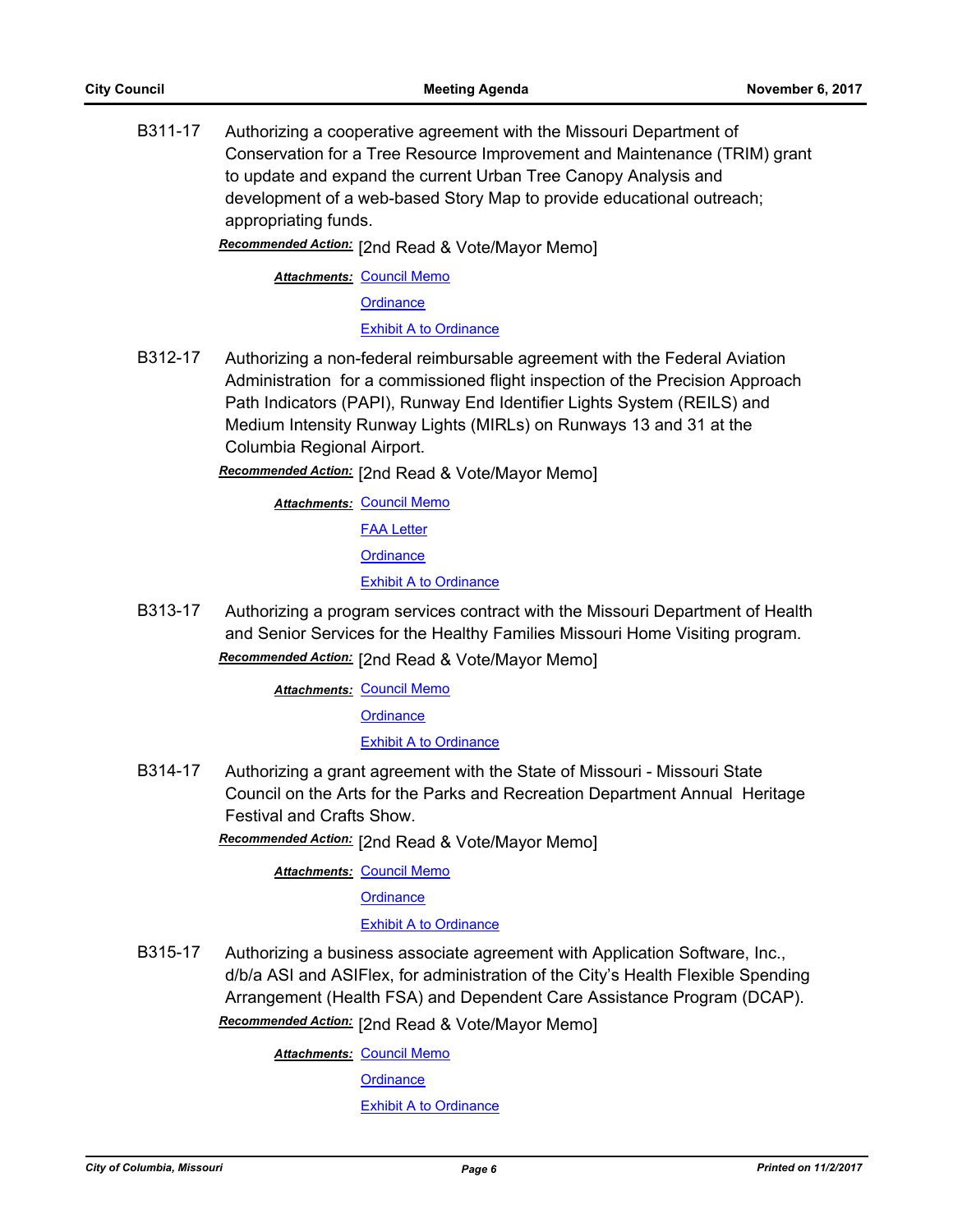B316-17 Authorizing construction of the El Chaparral riparian restoration project on a City-owned tract located along the south fork of the Grindstone Creek; authorizing the Purchasing Division to call for bids or contract for a portion of the work.

**Recommended Action:** [2nd Read & Vote/Mayor Memo]

**Attachments: [Council Memo](http://gocolumbiamo.legistar.com/gateway.aspx?M=F&ID=34971a55-f787-4ab7-be2e-9d4e7a2a14bd.docx)** 

**[Diagram](http://gocolumbiamo.legistar.com/gateway.aspx?M=F&ID=15b126cd-fe5d-478c-9c2e-b6659c8262e6.pdf)** 

**[Ordinance](http://gocolumbiamo.legistar.com/gateway.aspx?M=F&ID=1d867f18-9ec3-4cc8-b73b-5192c752ab7c.doc)** 

B317-17 Authorizing a software license agreement with Telvent USA, LLC relating to an electric and water outage management system.

Recommended Action: [2nd Read & Vote/Mayor Memo]

**Attachments: [Council Memo](http://gocolumbiamo.legistar.com/gateway.aspx?M=F&ID=2931f835-df4f-4bb0-adf4-c53943fa937e.docx)** 

**[Ordinance](http://gocolumbiamo.legistar.com/gateway.aspx?M=F&ID=f4ccc402-5cb6-4c2b-a643-93568f23266d.doc)** 

**[Exhibit A to Ordinance](http://gocolumbiamo.legistar.com/gateway.aspx?M=F&ID=c61fe5e3-d320-4e81-880f-abbaf78a328c.pdf)** 

B318-17 Appropriating funds received from the University of Missouri for Flat Branch Watershed Relief Sewer Projects 1 and 2.

**Recommended Action:** [2nd Read & Vote/Mayor Memo]

**Attachments: [Council Memo](http://gocolumbiamo.legistar.com/gateway.aspx?M=F&ID=49bf5dd3-bc72-4e18-a550-9f654c85c1a3.docx)** 

**[Ordinance](http://gocolumbiamo.legistar.com/gateway.aspx?M=F&ID=605adc03-6664-4c6e-9840-552b26717566.doc)** 

B323-17 Amending Chapters 1, 14, 15 and 16 of the City Code to update penalty provisions to be in compliance with statutory changes enacted by the Missouri legislature.

Recommended Action: [2nd Read & Vote/Mayor Memo]

**Attachments: [Council Memo](http://gocolumbiamo.legistar.com/gateway.aspx?M=F&ID=62ac2764-20cc-4b0f-914b-1386814bc599.docx)** 

**[Ordinance](http://gocolumbiamo.legistar.com/gateway.aspx?M=F&ID=4306f387-b05b-4f2d-a535-d2db6ed8ae5e.doc)** 

B324-17 Amending Chapter 16 of the City Code as it relates to harassment and peace disturbance.

Recommended Action: [2nd Read & Vote/Mayor Memo]

<u>Attachments: [Council Memo](http://gocolumbiamo.legistar.com/gateway.aspx?M=F&ID=3c48b20a-0ac8-4264-ae74-57e3fdd15447.docx)</u>

**[Ordinance](http://gocolumbiamo.legistar.com/gateway.aspx?M=F&ID=e87fbf91-3b98-4b06-beb6-461643d3a7ee.doc)** 

R147-17 Setting a public hearing: proposed installation of a fire suppression system in the office and storeroom areas at the Municipal Power Plant.

**Recommended Action:** [Read & Vote/Mayor Memo]

**Attachments: [Council Memo](http://gocolumbiamo.legistar.com/gateway.aspx?M=F&ID=0a6d5e1b-464f-4cb6-8a9b-8a9a689906c5.docx)** 

**[Resolution](http://gocolumbiamo.legistar.com/gateway.aspx?M=F&ID=98183155-3006-49c9-988f-b7d15d73fa3f.doc)**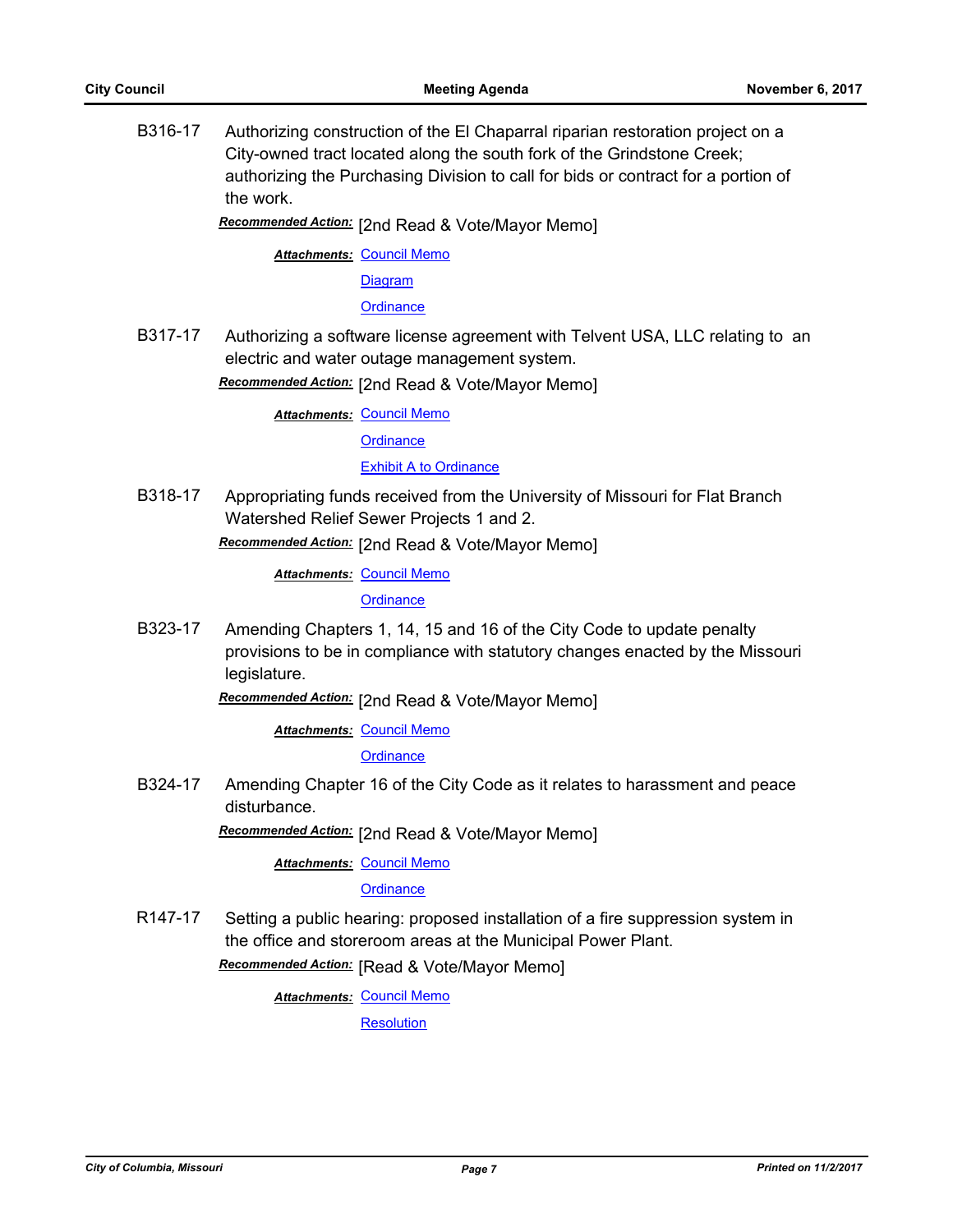R148-17 Setting a public hearing: proposed construction of a storm water management basin project for the area bounded by Garth Avenue, Sexton Road, Oak Street and Lynn Street.

**Recommended Action:** [Read & Vote/Mayor Memo]

**Attachments: [Council Memo](http://gocolumbiamo.legistar.com/gateway.aspx?M=F&ID=6ac2159e-e421-44fd-af3b-5aac515eef42.docx)** 

[Diagram](http://gocolumbiamo.legistar.com/gateway.aspx?M=F&ID=5a3b4afd-4420-48ac-9128-cfd18cba1fd3.pdf)

[Project Log-Lynn Street Cottages Stormwater Management](http://gocolumbiamo.legistar.com/gateway.aspx?M=F&ID=db2f1add-d4ee-433d-96f6-0a93fcab9342.pdf)

**[Resolution](http://gocolumbiamo.legistar.com/gateway.aspx?M=F&ID=e94fed34-44a9-4536-9dca-bff4410c0db3.doc)** 

R149-17 Authorizing an agreement for professional architectural services with Klingner & Associates, P.C. for programming and master planning services relating to the renovation of the Grissum Building facility located at 1313 Lakeview Avenue.

**Recommended Action:** [Read & Vote/Mayor Memo]

<u>Attachments: [Council Memo](http://gocolumbiamo.legistar.com/gateway.aspx?M=F&ID=591d4647-36af-417e-ba6c-27213f6913c4.docx)</u>

**[Resolution](http://gocolumbiamo.legistar.com/gateway.aspx?M=F&ID=9c9c33e2-f39f-475a-8f09-9eac541b93f1.doc)** 

[Exhibit A to Resolution](http://gocolumbiamo.legistar.com/gateway.aspx?M=F&ID=22b12a0e-76ed-425a-9d70-4aaaf598ea61.pdf)

R150-17 Authorizing an agreement for professional engineering services with Structural Engineering Associates, Inc. for a structural assessment of the Eighth Street and Cherry Street municipal parking structure.

**Recommended Action:** [Read & Vote/Mayor Memo]

**Attachments: [Council Memo](http://gocolumbiamo.legistar.com/gateway.aspx?M=F&ID=d83c982d-20b4-45fc-b8fc-a18c3ac0bba5.docx)** 

**[Resolution](http://gocolumbiamo.legistar.com/gateway.aspx?M=F&ID=609d582c-945f-4efa-85c9-69242e217c59.doc)** 

**[Exhibit A to Resolution](http://gocolumbiamo.legistar.com/gateway.aspx?M=F&ID=6fe0f296-dbc9-4de1-b766-4f41fcd2d24a.pdf)** 

R151-17 Transferring funds for the Enhance Your Attic weatherization program. **Recommended Action:** [Read & Vote/Mayor Memo]

**Attachments: [Council Memo](http://gocolumbiamo.legistar.com/gateway.aspx?M=F&ID=2b173434-8b2d-4295-bc4f-1784afa1592c.docx)** 

**[Resolution](http://gocolumbiamo.legistar.com/gateway.aspx?M=F&ID=ca108437-b462-4992-a9a0-3444722ceda9.doc)** 

R152-17 Adopting revisions to the drug and alcohol policies and procedures as part of the administrative rule for City employees.

**Recommended Action:** [Read & Vote/Mayor Memo]

<u>Attachments: [Council Memo](http://gocolumbiamo.legistar.com/gateway.aspx?M=F&ID=27ed52a7-078d-4723-994b-c61b72afb810.docx)</u>

**[Resolution](http://gocolumbiamo.legistar.com/gateway.aspx?M=F&ID=bfc982bc-27ae-4b28-98a6-2b9abdb5cb71.doc)** 

[Exhibit A to Resolution](http://gocolumbiamo.legistar.com/gateway.aspx?M=F&ID=556915cb-6d9b-4f6e-8cef-5d08834c88f5.pdf)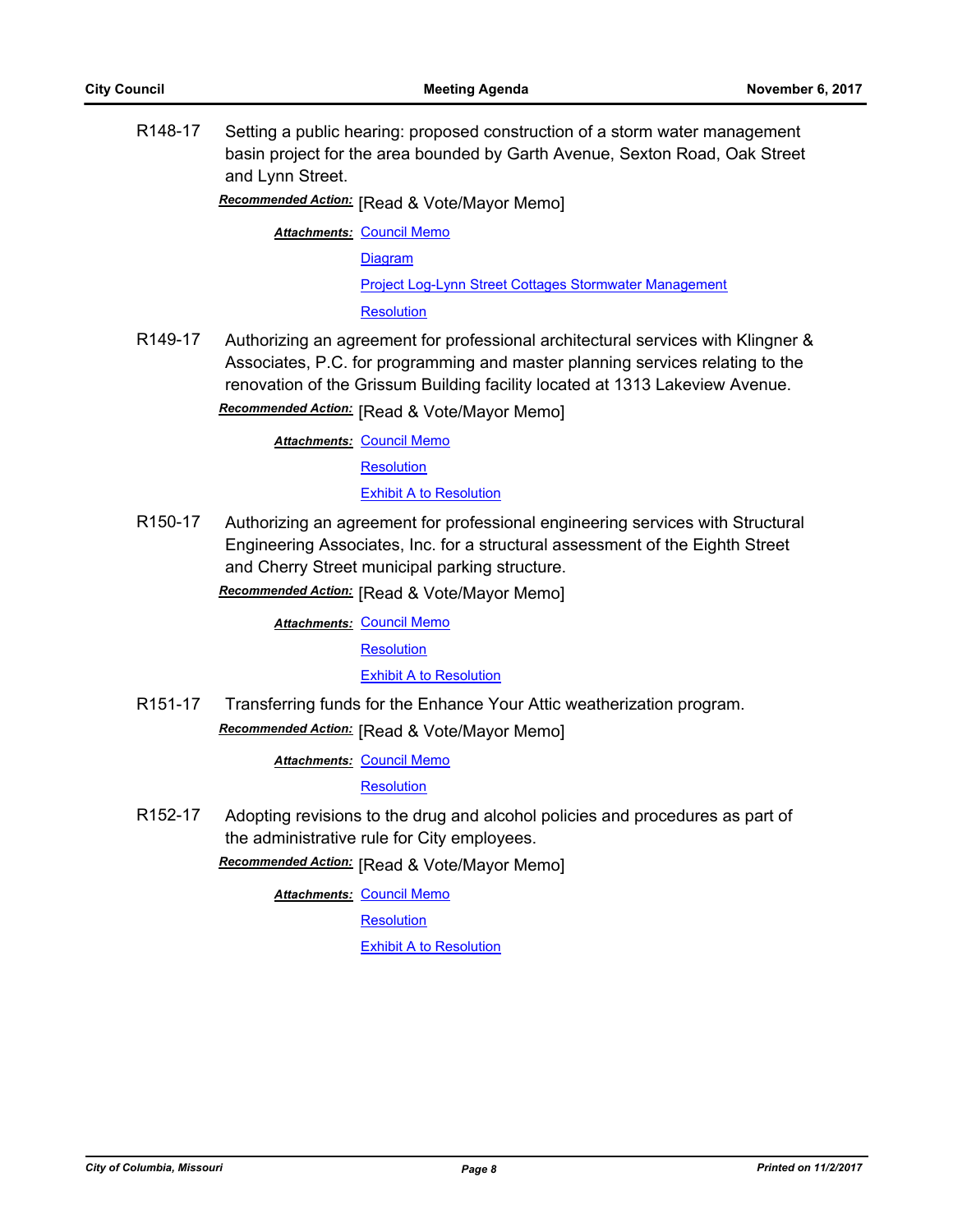R153-17 Authorizing grant agreements for FY 2017 Community Development Block Grant (CDBG) funding with Independent Living Center of Mid-Missouri, Inc., d/b/a Services for Independent Living, and Job Point.

**Recommended Action:** [Read & Vote/Mayor Memo]

**Attachments: [Council Memo](http://gocolumbiamo.legistar.com/gateway.aspx?M=F&ID=e8aa702c-1c3b-4a69-8b89-4e948448c250.docx) [Resolution](http://gocolumbiamo.legistar.com/gateway.aspx?M=F&ID=58a16206-1180-4c67-9596-5a306c014c55.doc)** [Exhibit A to Resolution](http://gocolumbiamo.legistar.com/gateway.aspx?M=F&ID=7a7909fe-98cc-4c2b-8c0c-89fad17a210a.docx) [Exhibit B to Resolution](http://gocolumbiamo.legistar.com/gateway.aspx?M=F&ID=aa45bae7-fa32-4f75-9230-61a0873e0012.doc)

R154-17 Authorizing the installation of street lights on West Broadway, Burnam Road, Bold Venture Drive, and at the intersections of Brown Station Road and Flatwater Drive and Brown Station Road and Waco Road, and authorizing the upgrade of street lights at the intersection of Cass Drive and Mohawk Avenue, Highlands Parkway and in the central city area.

**Recommended Action:** [Read & Vote/Mayor Memo]

<u>Attachments: [Council Memo](http://gocolumbiamo.legistar.com/gateway.aspx?M=F&ID=1025ad74-c1d4-4b31-86d7-9746ec8541dd.docx)</u> **[Resolution](http://gocolumbiamo.legistar.com/gateway.aspx?M=F&ID=ae84d6a9-eb2b-4548-afdd-e067385603fc.doc)** [Exhibit A to Resolution](http://gocolumbiamo.legistar.com/gateway.aspx?M=F&ID=fa14ca33-ad31-469e-8c2e-8088791de61a.png) **[Exhibit B to Resolution](http://gocolumbiamo.legistar.com/gateway.aspx?M=F&ID=51d7ba72-1a03-4b3f-84b9-155d4d6a11be.png)** [Exhibit C to Resolution](http://gocolumbiamo.legistar.com/gateway.aspx?M=F&ID=a45b8c61-6c2b-4e5c-82ef-628e92568cd8.png) **[Exhibit D to Resolution](http://gocolumbiamo.legistar.com/gateway.aspx?M=F&ID=0d22adff-2bf7-4ed1-9eff-78e787f5c368.png)** [Exhibit E to Resolution](http://gocolumbiamo.legistar.com/gateway.aspx?M=F&ID=09b2e4dc-556a-4bb6-b46c-98240da6e418.png) [Exhibit F to Resolution](http://gocolumbiamo.legistar.com/gateway.aspx?M=F&ID=ee7f6f57-aef8-4df2-bbba-1e1e77bab788.png) [Exhibit G to Resolution](http://gocolumbiamo.legistar.com/gateway.aspx?M=F&ID=ba61bcf8-c156-4338-8cad-78961bd401dc.png)

# **VIII. NEW BUSINESS**

# **IX. INTRODUCTION AND FIRST READING**

B325-17**\*\*** Voluntary annexation of property located on the west side of Old Plank Road and north of Glasgow Drive (1001 W. Old Plank Road); establishing permanent R-1 zoning (Case No. 17-212).

Recommended Action: [Intro & 1st Read/Mayor Memo]

<u>Attachments: [Council Memo](http://gocolumbiamo.legistar.com/gateway.aspx?M=F&ID=0ec2664c-e3b2-4691-8321-6178812756f1.docx)</u> **[Staff Report to Planning and Zoning Commission](http://gocolumbiamo.legistar.com/gateway.aspx?M=F&ID=52e6e4e4-e30c-4dbb-9da3-5b6a0962e3df.docx)** [Locator Maps](http://gocolumbiamo.legistar.com/gateway.aspx?M=F&ID=7daecd9d-313b-4a1c-a4aa-934d65433434.pdf) [Excerpts from Minutes](http://gocolumbiamo.legistar.com/gateway.aspx?M=F&ID=43a5bb54-6c94-48d0-855c-280a99f174b0.docx) **[Ordinance](http://gocolumbiamo.legistar.com/gateway.aspx?M=F&ID=acbf3bb4-f818-49bf-aa6a-dd3a5fa65da9.doc)**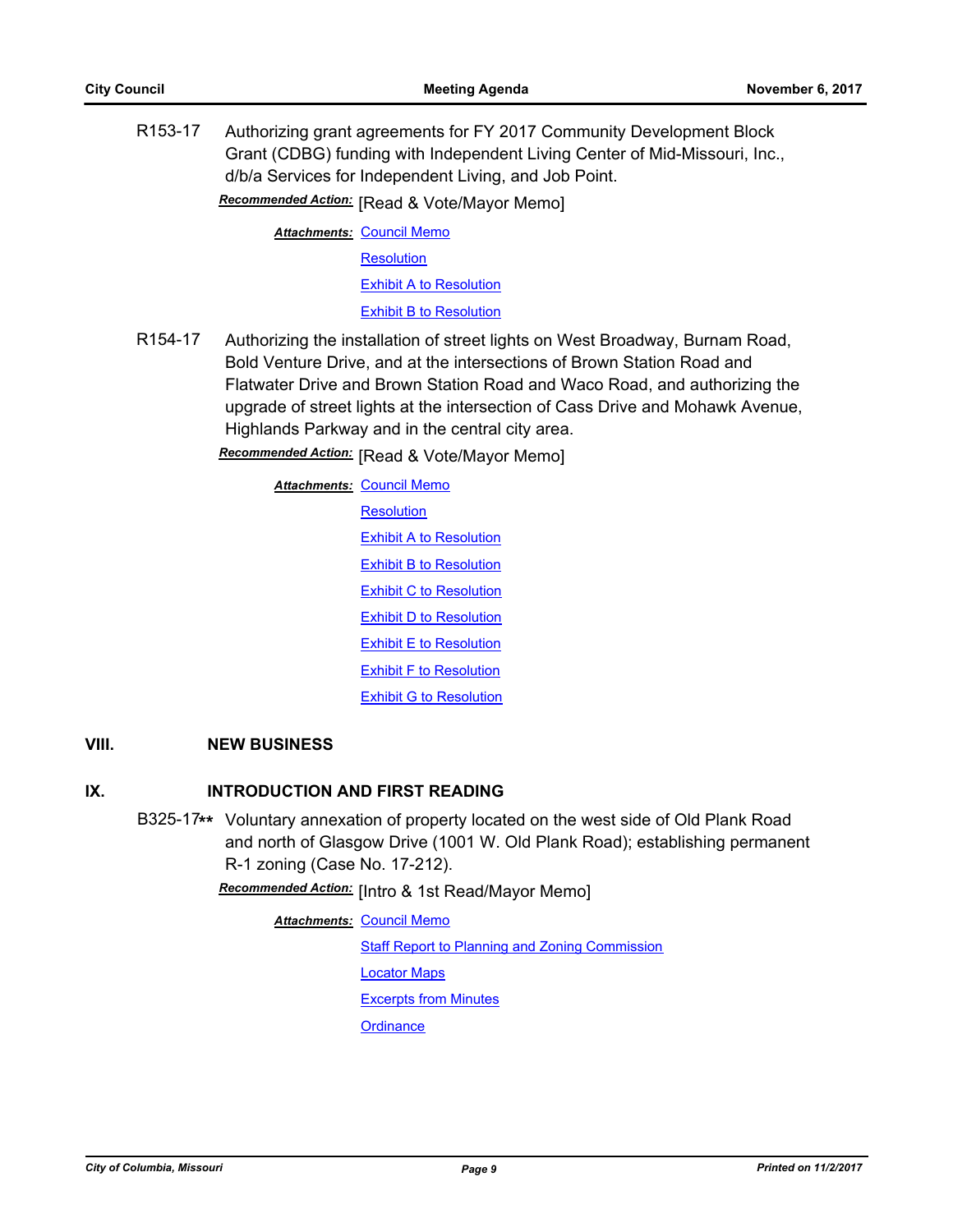B326-17 Approving the Preliminary Plat of Perche Ridge located on the north side of Gillespie Bridge Road and approximately 3,500 feet west of Louisville Drive; granting a design adjustment relating to loop street length (Case No. 17-171). (Will require approval by 2/3 of Council when vote occurs at a future meeting.) Recommended Action: [Intro & 1st Read/Mayor Memo]

**Attachments: [Council Memo](http://gocolumbiamo.legistar.com/gateway.aspx?M=F&ID=7e2c66a9-a085-4f5c-91a6-48067c3d2626.docx)** 

[Staff Report to Planning and Zoning Commission](http://gocolumbiamo.legistar.com/gateway.aspx?M=F&ID=8a1e5f0b-1ea9-4fe5-ac9e-cd018e8bfcdd.pdf) [Locator Maps](http://gocolumbiamo.legistar.com/gateway.aspx?M=F&ID=ca99ca34-dc76-42c8-9088-1d1aa2d76009.pdf) [Preliminary Plat \(revised 9-29-17\)](http://gocolumbiamo.legistar.com/gateway.aspx?M=F&ID=0d925467-fffe-4c8f-a5df-ead2d6987069.pdf) **[Attachment to PZC Report-Preliminary Plat](http://gocolumbiamo.legistar.com/gateway.aspx?M=F&ID=8a10f4cf-4362-4be7-baee-d6bdf7c2abe0.pdf)** [Attachment to PZC Report-Design Adjustment Request](http://gocolumbiamo.legistar.com/gateway.aspx?M=F&ID=6d51fa15-7835-48e6-af53-71a99ee2e7cc.pdf) [Attachment to PZC Report-Sensitive Area Interpretation by Applicant](http://gocolumbiamo.legistar.com/gateway.aspx?M=F&ID=54465ce6-7190-4d54-9357-ef5b55f64480.pdf) [Attachment to PZC Report-UDC Section 29-5.1\(b\)](http://gocolumbiamo.legistar.com/gateway.aspx?M=F&ID=7000ee0b-ef0f-4556-8aa7-e9bcce3ff0e4.pdf) [Excerpts from Minutes](http://gocolumbiamo.legistar.com/gateway.aspx?M=F&ID=695c02c6-e073-4b6f-ae1a-6ceaac3284f9.docx) **[Ordinance](http://gocolumbiamo.legistar.com/gateway.aspx?M=F&ID=a7ff497d-d948-4fdc-be3c-df5993550dc5.doc)** 

B327-17**\*\*** Approving the Gadbois Professional Offices PD Plan located on the northwest corner of the Nifong Boulevard and Santiago Drive intersection (Case No. 17-228).

Recommended Action: [Intro & 1st Read/Mayor Memo]

**Attachments: [Council Memo](http://gocolumbiamo.legistar.com/gateway.aspx?M=F&ID=8c0b402e-b6b5-4977-a317-9e551296dfe8.docx)** 

[Locator Maps](http://gocolumbiamo.legistar.com/gateway.aspx?M=F&ID=070c7612-7345-431e-8ea5-38976c4b48ad.pdf) [PD Plan](http://gocolumbiamo.legistar.com/gateway.aspx?M=F&ID=4b4dd9b9-35d0-4658-81d7-bf3fbe3a207a.pdf) **[Staff Report to Planning and Zoning Commission](http://gocolumbiamo.legistar.com/gateway.aspx?M=F&ID=c11eccb8-6f21-446e-b4f0-b50225644b9b.docx)** [Attachment to PZC Report - PD Plan \(9-21-17\)](http://gocolumbiamo.legistar.com/gateway.aspx?M=F&ID=b3eee970-a9e1-4a42-a1bf-b564cbf92921.pdf) [Attachment to PZC Report - Design Parameters](http://gocolumbiamo.legistar.com/gateway.aspx?M=F&ID=29e75378-1e51-4b86-82ee-f74ffe9bf39a.pdf) [Excerpts from Minutes](http://gocolumbiamo.legistar.com/gateway.aspx?M=F&ID=2b48afa2-eabb-443f-8a0e-35ceab57497d.docx)

**[Ordinance](http://gocolumbiamo.legistar.com/gateway.aspx?M=F&ID=39168255-0ddc-4583-b95c-aefea15fc706.doc)** 

[Exhibit A to Ordinance](http://gocolumbiamo.legistar.com/gateway.aspx?M=F&ID=5d0fe6a8-38a6-4f23-9c15-5b2895339bdf.pdf)

B328-17**\*** Approving the Major Plat of Stoney Creek Plat No. 2, a Replat of Lot 2A Stoney Creek Subdivision, located on the west side of Providence Road (Case No. 17-159).

[Intro & 1st Read/Mayor Memo] *Recommended Action:*

**Attachments: [Council Memo](http://gocolumbiamo.legistar.com/gateway.aspx?M=F&ID=e0242129-df6f-416e-8fe5-aa66150dca46.docx)** 

[Locator Maps](http://gocolumbiamo.legistar.com/gateway.aspx?M=F&ID=e2745f8e-b7fd-41a6-a423-0f3e8e06bfeb.pdf) [Final Plat](http://gocolumbiamo.legistar.com/gateway.aspx?M=F&ID=15798bc5-c728-46e3-b03d-6d4bedc1cab4.pdf) [Schilb Antiquarian PD Plan](http://gocolumbiamo.legistar.com/gateway.aspx?M=F&ID=ac3ed884-ad93-4bec-843c-6c60ffd6cd2e.pdf)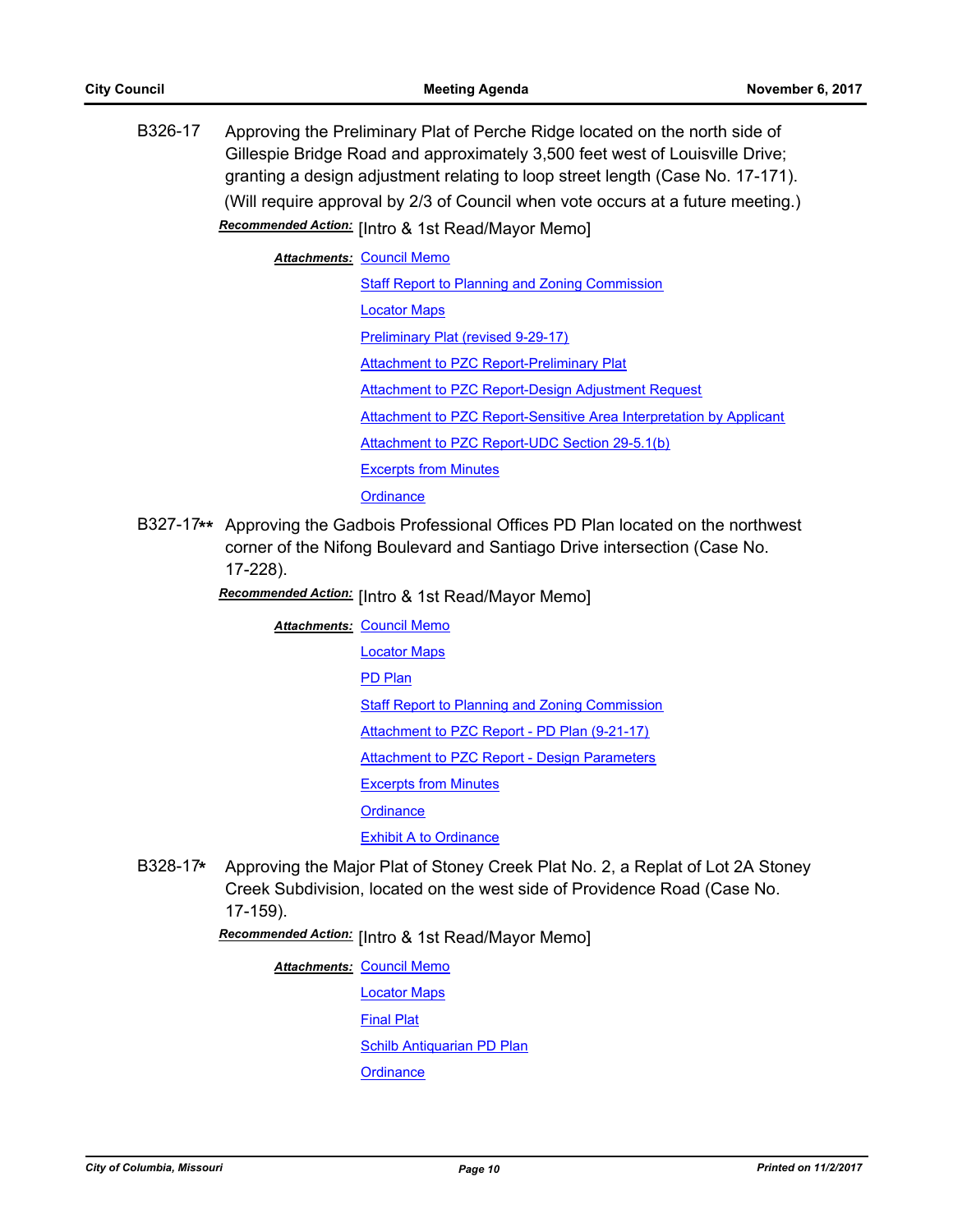B329-17**\*** Approving the Final Plat of Somerset Village Plat 5 located at the western terminus of Armstrong Road and northwest of the intersection of Battle Avenue and St. Charles Road; authorizing a performance contract (Case No. 17-189).

Recommended Action: [Intro & 1st Read/Mayor Memo]

**Attachments: [Council Memo](http://gocolumbiamo.legistar.com/gateway.aspx?M=F&ID=649c1483-3691-40eb-bf7c-97221161f621.docx)** [Locator Maps](http://gocolumbiamo.legistar.com/gateway.aspx?M=F&ID=e514ed37-4205-4f6e-beda-d57c696e899e.pdf) [Final Plat](http://gocolumbiamo.legistar.com/gateway.aspx?M=F&ID=e03fdb28-d2df-4236-a30e-2f0f3fd7956d.pdf) [Approved Preliminary Plat](http://gocolumbiamo.legistar.com/gateway.aspx?M=F&ID=ff2df6ea-115e-4edf-9b88-f23453b32dfa.pdf) **[Ordinance](http://gocolumbiamo.legistar.com/gateway.aspx?M=F&ID=cb2cacdb-8e40-4c59-9151-19f8138c4c36.doc)** [Exhibit A to Ordinance](http://gocolumbiamo.legistar.com/gateway.aspx?M=F&ID=dcb8500f-e9ce-46f4-b249-3a397d827396.pdf)

B330-17**\*** Approving the Final Plat of The Park at Somerset Village Plat 2 located on the west side of Lawton Drive and northwest of the intersection of Battle Avenue and St. Charles Road; authorizing a performance contract (Case No. 17-191).

Recommended Action: [Intro & 1st Read/Mayor Memo]

<u>Attachments: [Council Memo](http://gocolumbiamo.legistar.com/gateway.aspx?M=F&ID=9dbc7ff5-7503-4ef1-b49f-0af94d9a24ac.docx)</u> [Locator Maps](http://gocolumbiamo.legistar.com/gateway.aspx?M=F&ID=6d02a4ef-0020-4be4-9eb4-bc03f5a521b4.pdf) [Final Plat](http://gocolumbiamo.legistar.com/gateway.aspx?M=F&ID=dcdbff4c-e7ce-4c2b-807b-3138b02f0e79.pdf) [Approved Preliminary Plat](http://gocolumbiamo.legistar.com/gateway.aspx?M=F&ID=3124f30a-1ca5-49b3-8ea5-478623e7c466.pdf) **[Ordinance](http://gocolumbiamo.legistar.com/gateway.aspx?M=F&ID=ee350822-cbb8-4187-9dff-0583b3e4e4d1.doc)** [Exhibit A to Ordinance](http://gocolumbiamo.legistar.com/gateway.aspx?M=F&ID=dae1bea5-ee6d-496d-b1fe-fc4fa376b89f.pdf)

B331-17**\*** Changing the name of "Hackerry Boulevard" to "Hackberry Boulevard" (Case No. 17-246).

Recommended Action: [Intro & 1st Read/Mayor Memo]

- **Attachments: [Council Memo](http://gocolumbiamo.legistar.com/gateway.aspx?M=F&ID=37bae71e-f072-4737-92ab-06779244a69f.docx)** [Locator Map](http://gocolumbiamo.legistar.com/gateway.aspx?M=F&ID=83e3a419-b830-4f10-b711-a9cfd9f01226.pdf) **[Street Name Request](http://gocolumbiamo.legistar.com/gateway.aspx?M=F&ID=5003c01a-61cd-401e-81cd-4531d590cf03.pdf)** [Adjacent Property Owner Approval](http://gocolumbiamo.legistar.com/gateway.aspx?M=F&ID=887e71c9-2ce5-4aec-8c00-83710efdedcb.pdf) **[Bass Crossing Plat, No. 1 \(Recorded\)](http://gocolumbiamo.legistar.com/gateway.aspx?M=F&ID=185d5259-6e75-4f7a-b923-e0cab1290d8b.pdf) [Ordinance](http://gocolumbiamo.legistar.com/gateway.aspx?M=F&ID=18c040d8-1ab4-4d53-97bc-0c01bed9239c.doc)**
- B332-17**\*** Vacating a right of access easement located on the northwest corner of the Smith Drive and Louisville Drive intersection, approximately 3,000 feet west of Scott Boulevard (Case No. 17-241).

Recommended Action: [Intro & 1st Read/Mayor Memo]

<u>Attachments: [Council Memo](http://gocolumbiamo.legistar.com/gateway.aspx?M=F&ID=0c4e87e7-e69c-4893-9883-4eec1eda3b83.docx)</u>

[Locator Maps](http://gocolumbiamo.legistar.com/gateway.aspx?M=F&ID=8f4ddb49-4709-409d-9144-6fa41a9d3bc2.pdf)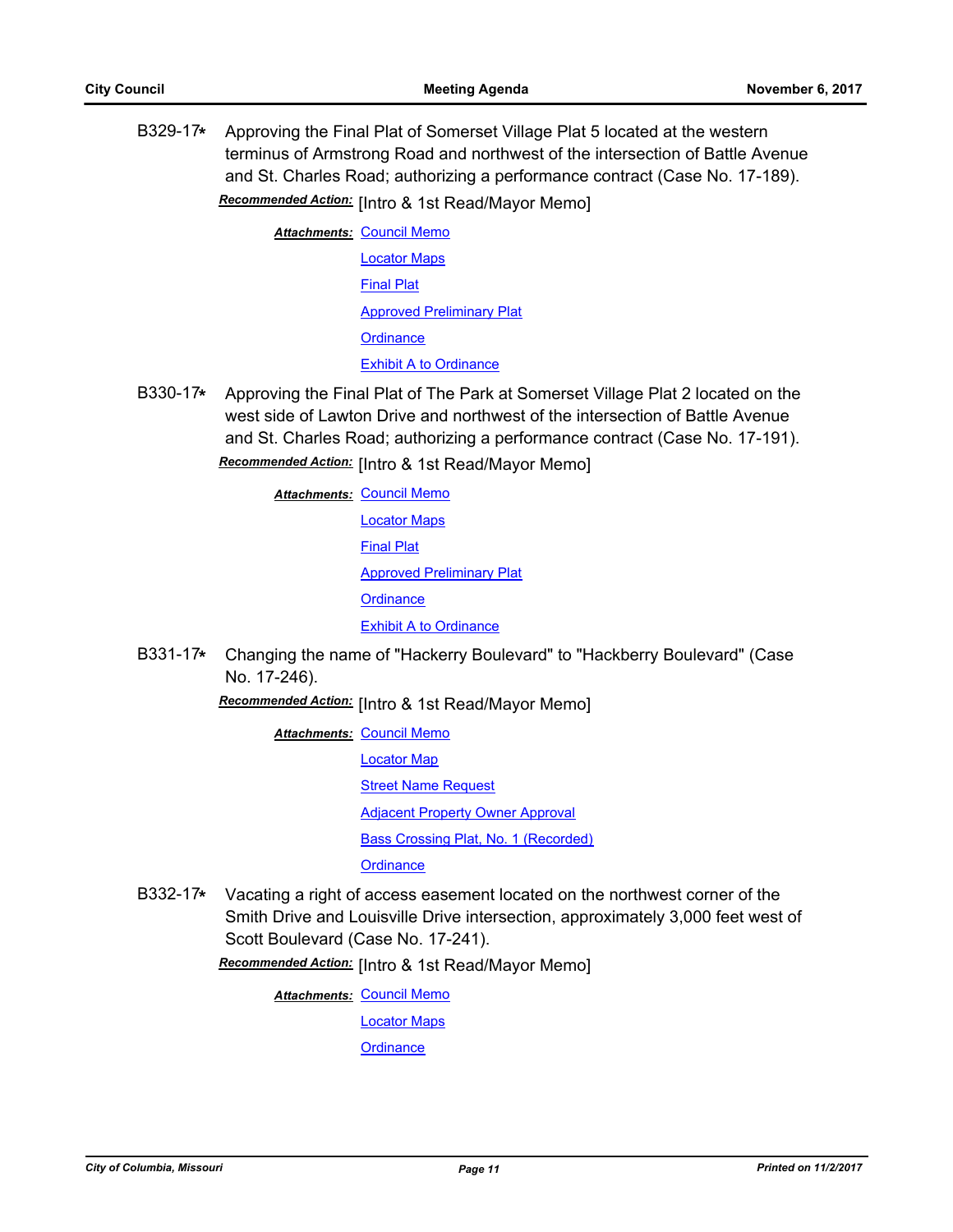B333-17**\*** Authorizing a program services contract with the Missouri Department of Health and Senior Services for maternal child health services.

Recommended Action: [Intro & 1st Read/Mayor Memo]

**Attachments: [Council Memo](http://gocolumbiamo.legistar.com/gateway.aspx?M=F&ID=5c4c7472-5bf2-4d40-8e55-7862b61c4a63.docx)** 

**[Ordinance](http://gocolumbiamo.legistar.com/gateway.aspx?M=F&ID=051e1161-b6a9-4e58-906a-5c9d9d1ddeff.doc)** 

[Exhibit A to Ordinance](http://gocolumbiamo.legistar.com/gateway.aspx?M=F&ID=24b18b97-9a45-456a-96e4-17d8e9a57dc6.pdf)

B334-17**\*** Authorizing a program services contract with the Missouri Department of Health and Senior Services for child care health consultation services.

Recommended Action: [Intro & 1st Read/Mayor Memo]

**Attachments: [Council Memo](http://gocolumbiamo.legistar.com/gateway.aspx?M=F&ID=e4020aff-4a81-4bc1-a633-02ec5fdee974.docx)** 

**[Ordinance](http://gocolumbiamo.legistar.com/gateway.aspx?M=F&ID=a202ed0a-5da6-4028-b79e-7072fa289f22.doc)** 

[Exhibit A to Ordinance](http://gocolumbiamo.legistar.com/gateway.aspx?M=F&ID=51e67bc2-83f2-4c8a-b7ff-59891b8cf67e.pdf)

B335-17**\*** Authorizing Amendment No. 1 to the program services contract with the Missouri Department of Health and Senior Services for HIV Prevention services.

Recommended Action: [Intro & 1st Read/Mayor Memo]

**Attachments: [Council Memo](http://gocolumbiamo.legistar.com/gateway.aspx?M=F&ID=75f21ffb-6008-4fba-a118-ee1b300f3a54.docx)** 

**[Ordinance](http://gocolumbiamo.legistar.com/gateway.aspx?M=F&ID=2293fac8-c6c1-43d4-9377-cffe73a6a604.doc)** 

[Exhibit A to Ordinance](http://gocolumbiamo.legistar.com/gateway.aspx?M=F&ID=d968fb7c-5e97-464f-8bb3-0d52bbad384d.pdf)

B336-17**\*** Authorizing a memorandum of understanding with the Cape Girardeau County Public Health Center Rural Health Clinic and the Missouri Department of Health and Senior Services relating to deputizing and oversight of local public health agencies to provide vaccines for underinsured children.

**Recommended Action:** [Intro & 1st Read/Mayor Memo]

**Attachments: [Council Memo](http://gocolumbiamo.legistar.com/gateway.aspx?M=F&ID=c1f5264e-7049-4dec-8910-4e7f718b5305.docx)** 

**[Ordinance](http://gocolumbiamo.legistar.com/gateway.aspx?M=F&ID=d99b17b6-cf98-4584-b8db-6de4c125f701.doc)** 

#### [Exhibit A to Ordinance](http://gocolumbiamo.legistar.com/gateway.aspx?M=F&ID=ce9c0553-8d94-4e9d-a216-c3f523f87159.pdf)

B337-17**\*** Accepting conveyances for sewer and temporary construction purposes.

**Recommended Action:** [Intro & 1st Read/Mayor Memo]

<u>Attachments: [Council Memo](http://gocolumbiamo.legistar.com/gateway.aspx?M=F&ID=f4482962-25e9-4811-a35a-d420a5e91989.docx)</u>

#### **[Ordinance](http://gocolumbiamo.legistar.com/gateway.aspx?M=F&ID=9de0663a-065b-43a9-85ad-c1de13005919.doc)**

B338-17**\*** Accepting a limited partnership general warranty deed from Partnership for Kelly Farms of Columbia, L.P.

Recommended Action: [Intro & 1st Read/Mayor Memo]

**Attachments: [Council Memo](http://gocolumbiamo.legistar.com/gateway.aspx?M=F&ID=8295f5d3-b200-42b7-8778-c460328bc8e2.docx)**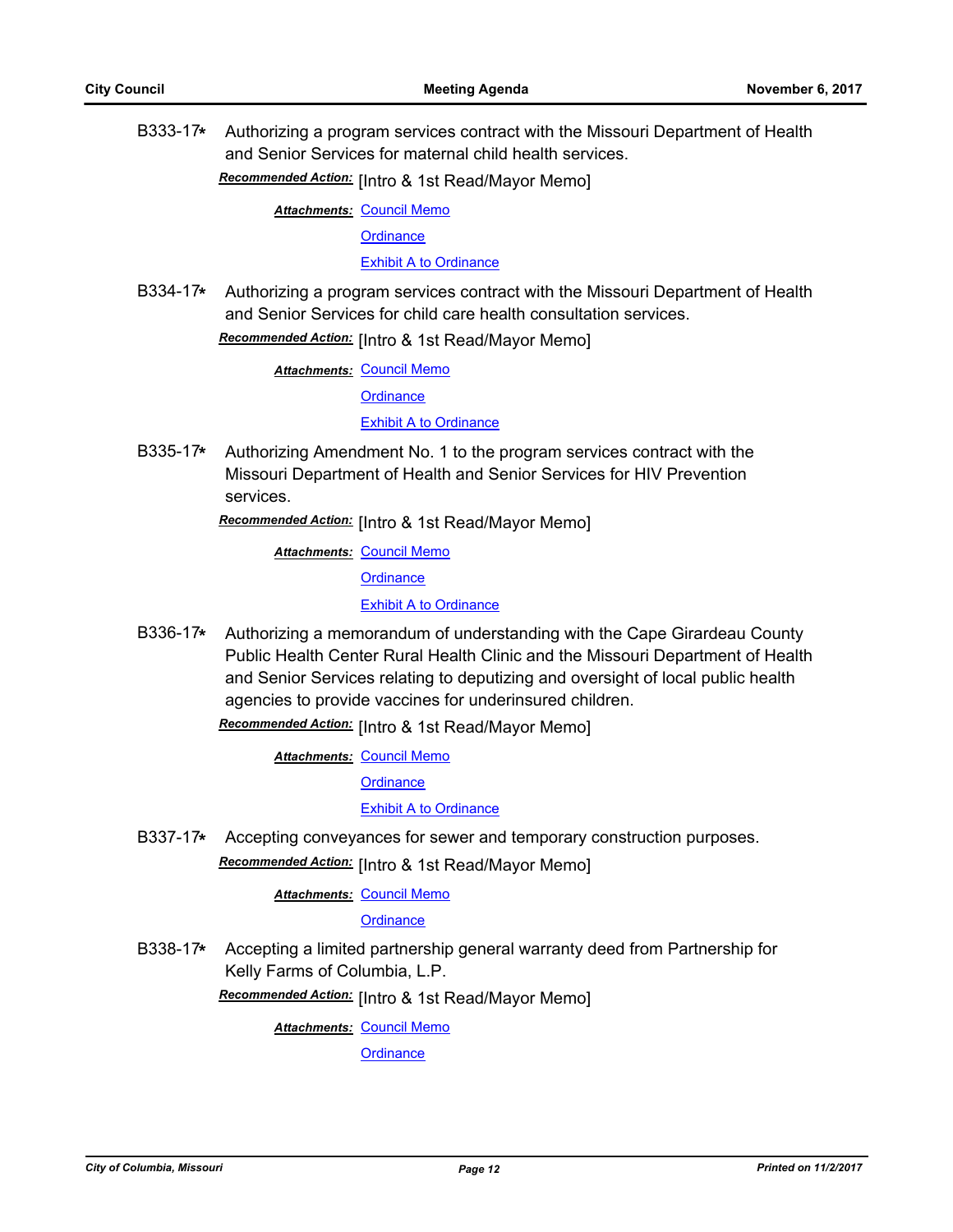B339-17 Authorizing the installation of a fire suppression system in the office and storeroom areas at the Municipal Power Plant; calling for bids through the Purchasing Division.

Recommended Action: [Intro & 1st Read/Mayor Memo]

**Attachments: [Council Memo](http://gocolumbiamo.legistar.com/gateway.aspx?M=F&ID=a431e6bd-5441-4398-a185-31686f48270d.docx)** 

**[Ordinance](http://gocolumbiamo.legistar.com/gateway.aspx?M=F&ID=ce706438-485f-4f0b-bad2-43a512edc97c.doc)** 

B340-17**\*** Authorizing the City Manager to execute a temporary construction easement for highway purposes to the Missouri Highways and Transportation Commission for property located on the east and west sides of Route 763 and adjacent to Columbia Terminal Railroad (COLT) right-of-way.

**Recommended Action:** [Intro & 1st Read/Mayor Memo]

**Attachments: [Council Memo](http://gocolumbiamo.legistar.com/gateway.aspx?M=F&ID=e66f5452-a3bd-412e-bcfb-8209858557fe.docx)** [Correspondence from MO Highways and Transportation Commission](http://gocolumbiamo.legistar.com/gateway.aspx?M=F&ID=f7c303e8-84a1-4b0b-aa99-c44a84df30cd.pdf) **[Ordinance](http://gocolumbiamo.legistar.com/gateway.aspx?M=F&ID=c5f51fc5-7443-4aac-8698-bc94d8d934a5.doc)** [Exhibit A to Ordinance](http://gocolumbiamo.legistar.com/gateway.aspx?M=F&ID=3efa93ed-d652-4285-bcd6-74b9ed645a61.pdf)

B341-17**\*** Authorizing a master end user license agreement with Schneider Electric, Inc. for software for supervisory control and data acquisition (SCADA) at the Water Treatment Plant.

Recommended Action: [Intro & 1st Read/Mayor Memo]

**Attachments: [Council Memo](http://gocolumbiamo.legistar.com/gateway.aspx?M=F&ID=d08b9eb3-7cfb-4564-98ed-529391bb6255.docx)** 

**[Ordinance](http://gocolumbiamo.legistar.com/gateway.aspx?M=F&ID=ef73a298-7815-4832-84f5-ac093b7b58c7.doc)** 

[Exhibit A to Ordinance](http://gocolumbiamo.legistar.com/gateway.aspx?M=F&ID=6e49276c-8b97-44f6-a6ed-4f4738838dde.pdf)

B342-17**\*** Amending Chapter 19 of the City Code as it relates to unclassified service. **Recommended Action:** [Intro & 1st Read/Mayor Memo]

**Attachments: [Council Memo](http://gocolumbiamo.legistar.com/gateway.aspx?M=F&ID=be2891ab-96fa-49c6-b319-dbbe654ff5d4.docx)** 

**[Ordinance](http://gocolumbiamo.legistar.com/gateway.aspx?M=F&ID=7a42501f-94bb-4a64-8172-30373de5a3bb.doc)** 

B343-17**\*** Amending Chapter 19 of the City Code as it relates to unclassified service; amending the FY 2018 Annual Budget by adding and deleting positions in the Municipal Court; amending the FY 2018 Classification and Pay Plan by adding and closing classifications; appropriating funds.

Recommended Action: [Intro & 1st Read/Mayor Memo]

**Attachments: [Council Memo](http://gocolumbiamo.legistar.com/gateway.aspx?M=F&ID=63ec7cf0-89d5-4871-bd24-26a4b98aa9b2.docx)** 

[FY 2018 Classification and Pay Plan Amendment Summary](http://gocolumbiamo.legistar.com/gateway.aspx?M=F&ID=93f56958-3b6a-4909-9617-6ad584daa81f.doc)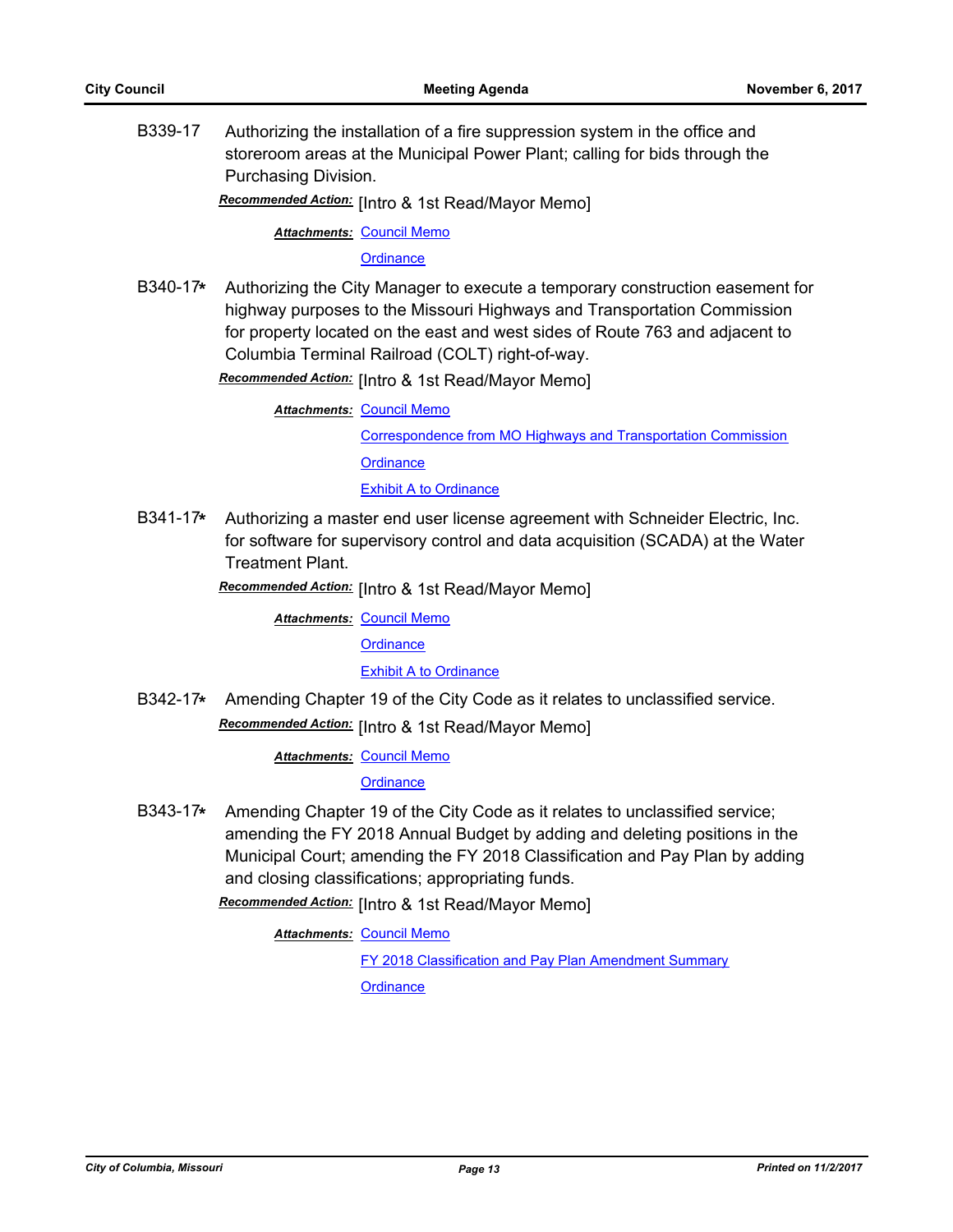B344-17**\*** Amending the FY 2018 Annual Budget by adding and deleting positions in the Human Resources Department; amending the FY 2018 Classification and Pay Plan by adding a classification and a union affiliation designation to a classification.

Recommended Action: [Intro & 1st Read/Mayor Memo]

**Attachments: [Council Memo](http://gocolumbiamo.legistar.com/gateway.aspx?M=F&ID=9bf1ee42-ae1a-4734-9857-c7e33424dd70.docx)** 

[FY 2018 Classification and Pay Plan Amendment Summary](http://gocolumbiamo.legistar.com/gateway.aspx?M=F&ID=306d63eb-d75b-4fdd-90f1-164a7ec07f08.doc)

**[Ordinance](http://gocolumbiamo.legistar.com/gateway.aspx?M=F&ID=d823c975-81fe-42d4-8407-edb1fcddc20a.doc)** 

B345-17**\*** Amending the FY 2018 Annual Budget by adding and deleting positions in the Community Development Department - Planning & Development - CDBG/HOME Division.

Recommended Action: [Intro & 1st Read/Mayor Memo]

**Attachments: [Council Memo](http://gocolumbiamo.legistar.com/gateway.aspx?M=F&ID=1f05b56d-d875-4760-87c4-c2646af8b38c.docx)** [FY 2018 Classification and Pay Plan Amendment Sunmmary](http://gocolumbiamo.legistar.com/gateway.aspx?M=F&ID=eedd0922-2901-406e-9ff0-f37304aa107c.doc) **[Ordinance](http://gocolumbiamo.legistar.com/gateway.aspx?M=F&ID=17ba2b0b-9a9e-4134-885c-b471086646f6.doc)** 

B346-17 Authorizing an agreement for professional services with Cascadia Consulting Group, Inc. for the development of a climate action and adaptation plan; appropriating funds.

Recommended Action: [Intro & 1st Read/Mayor Memo]

**Attachments: [Council Memo](http://gocolumbiamo.legistar.com/gateway.aspx?M=F&ID=47d79844-e6d6-47a5-82c4-10adda443d1f.docx)** 

**[Ordinance](http://gocolumbiamo.legistar.com/gateway.aspx?M=F&ID=efb50206-5675-4029-bf1b-0e61d32c3001.doc)** 

**[Attachment A to Ordinance](http://gocolumbiamo.legistar.com/gateway.aspx?M=F&ID=f95df3cc-01ee-4e35-b8f4-f3907ddbef4e.pdf)** 

B347-17 Approving the Final Minor Plat of McGary Subdivision Plat 2 located on the northwest corner of the St. Charles Road and Tower Drive intersection; granting a waiver and design adjustment relating to sidewalk construction along St. Charles Road (Case No. 17-190).

(Will require approval by 2/3 of Council when vote occurs at a future meeting.)

Recommended Action: [Intro & 1st Read/Mayor Memo]

**Attachments: [Council Memo](http://gocolumbiamo.legistar.com/gateway.aspx?M=F&ID=03bf952e-86cc-4b60-99a2-0fbcb33c11e1.docx)** 

[Supplemental Applicant Information](http://gocolumbiamo.legistar.com/gateway.aspx?M=F&ID=59256515-194b-4a44-93ee-cd08aa0f24b2.pdf) [Staff Report to Planning and Zoning Commission](http://gocolumbiamo.legistar.com/gateway.aspx?M=F&ID=c29d534f-e587-4d0b-866d-79582ea8201a.docx) [Locator Maps](http://gocolumbiamo.legistar.com/gateway.aspx?M=F&ID=de295723-7819-474e-872c-7bb2fefadc7e.pdf) [Final Plat](http://gocolumbiamo.legistar.com/gateway.aspx?M=F&ID=988cc272-f1d6-4e1f-85e4-d487fee879aa.pdf) [Attachment to PZC Report-BOA 1951 Decision](http://gocolumbiamo.legistar.com/gateway.aspx?M=F&ID=b895e81e-db93-45c5-b9fe-fd0f57d4446c.pdf) [Attachment to PZC Report-Design Adjustment](http://gocolumbiamo.legistar.com/gateway.aspx?M=F&ID=1e64fb30-364b-4209-a41b-98655d59a8a9.pdf) [Attachment to PZC Report-Policy Resolution 48-06A](http://gocolumbiamo.legistar.com/gateway.aspx?M=F&ID=07a5305b-d6af-4a21-b940-bf25b2d787ea.pdf) [Excerpts from Minutes](http://gocolumbiamo.legistar.com/gateway.aspx?M=F&ID=ef5deaa9-1e64-45a9-9596-3ca44416d9f4.docx) **[Ordinance](http://gocolumbiamo.legistar.com/gateway.aspx?M=F&ID=9ab0114b-ee54-43c2-b140-2f2ff928dbd9.doc)**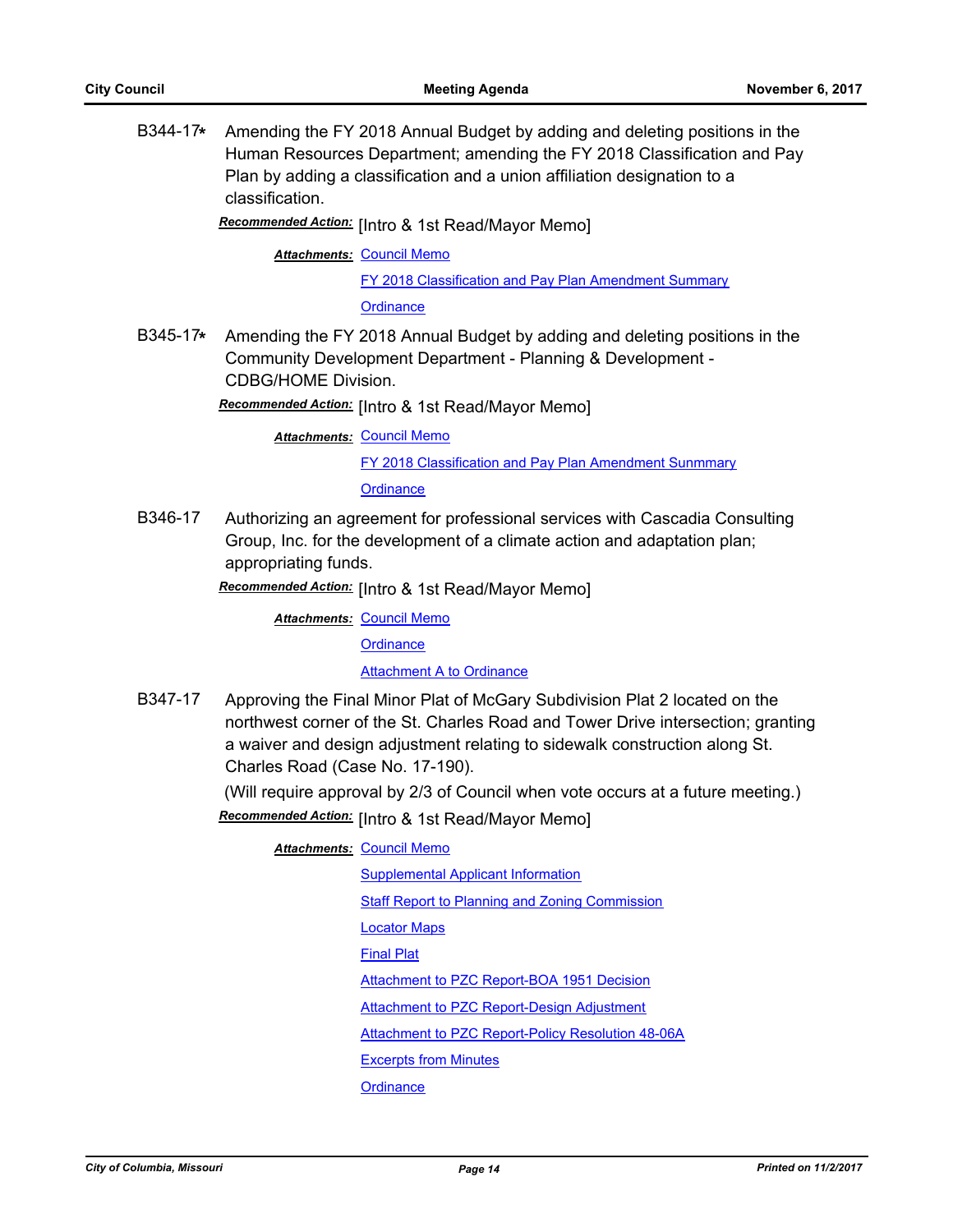**\*Non-zoning related introductory item that may be included on a future agenda as a consent item. Any such item can be removed from the consent agenda and placed under old business or new business at the request of a council member or any other interested person. The request must be made at the beginning of the council meeting at which the council bill or resolution is scheduled to be acted upon.** 

**\*\*Zoning related introductory item that may be included on a future agenda as a consent item. Any such item can be removed from the consent agenda and placed under old business at the request of a council member or any other interested person. The request must be made to the city clerk before noon on the Wednesday before the council meeting at which the council bill is scheduled to be considered for passage.**

**Non-asterisk items are expected to be included in a future agenda as a public hearing or an old business item.**

### **X. REPORTS**

REP86-17 Proposed resolution expressing support for medical marijuana. **Recommended Action:** [Memo]

**Attachments: [Council Memo](http://gocolumbiamo.legistar.com/gateway.aspx?M=F&ID=c429ddac-cf1b-4d49-9468-b3c0b40a2ebf.docx)** 

[Proposed Resolution Expressing Support for Medical Marijuana](http://gocolumbiamo.legistar.com/gateway.aspx?M=F&ID=e42c6946-020b-4d80-8a1e-92f1ac7813b1.doc)

REP87-17 Correspondence regarding the alcohol policy from the Substance Abuse Advisory Commission.

**Recommended Action:** [Memo]

#### *Attachments:* [Memo from the SAAC](http://gocolumbiamo.legistar.com/gateway.aspx?M=F&ID=561b9890-a19b-4917-b495-e6598eb381df.pdf)

REP88-17 Vehicle Stops and Listening Tour Summary. **Recommended Action:** [Memo]

**Attachments: [Council Memo](http://gocolumbiamo.legistar.com/gateway.aspx?M=F&ID=b5e24350-265a-4580-83d2-77315b3eb685.docx)** 

[Appendix to Memo](http://gocolumbiamo.legistar.com/gateway.aspx?M=F&ID=1ea8ce7f-d021-4f16-bf13-f72c0c5af788.pdf)

*City of Columbia, Missouri Page 15 Printed on 11/2/2017*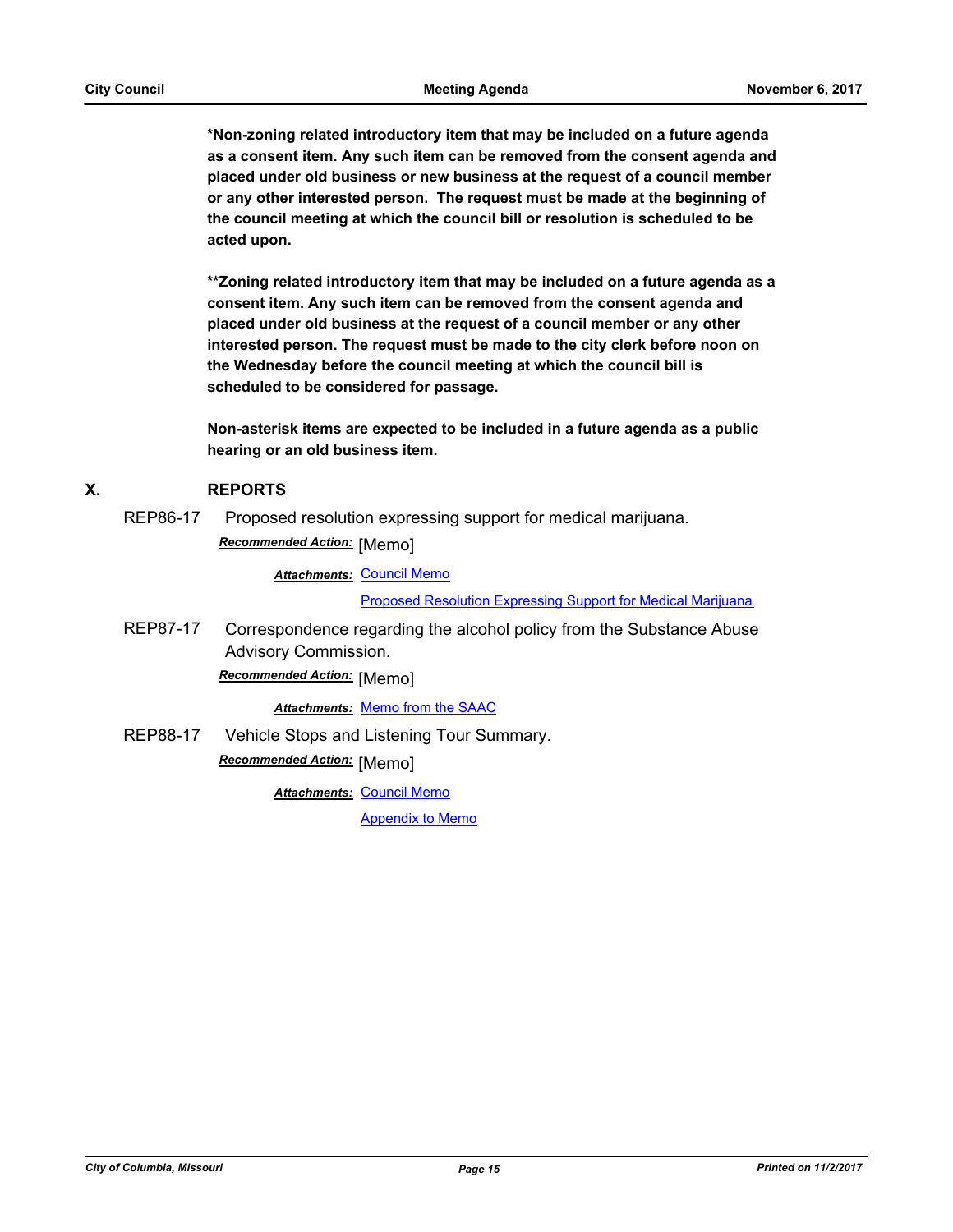| REP89-17 | Downtown Community Improvement District - End of Fiscal Year Report.<br>Recommended Action: [Memo] |                                                                 |  |
|----------|----------------------------------------------------------------------------------------------------|-----------------------------------------------------------------|--|
|          |                                                                                                    |                                                                 |  |
|          |                                                                                                    | <b>Attachments: Cover Letter from Downtown CID</b>              |  |
|          |                                                                                                    | 2017 Annual Report                                              |  |
|          |                                                                                                    | <b>Financial Statements</b>                                     |  |
|          |                                                                                                    | Res No 2017-29                                                  |  |
|          |                                                                                                    | Res No 2017-28                                                  |  |
|          |                                                                                                    | Res No 2017-27                                                  |  |
|          |                                                                                                    | Res No 2017-26                                                  |  |
|          |                                                                                                    | Res No 2017-25                                                  |  |
|          |                                                                                                    | Res No 2017-24                                                  |  |
|          |                                                                                                    | Res No 2017-23                                                  |  |
|          |                                                                                                    | Res No 2017-22                                                  |  |
|          |                                                                                                    | Res No 2017-21                                                  |  |
|          |                                                                                                    | Res No 2017-20                                                  |  |
|          |                                                                                                    | Res No 2017-19                                                  |  |
|          |                                                                                                    | Res No 2017-18                                                  |  |
|          |                                                                                                    | Res No 2017-17                                                  |  |
|          |                                                                                                    | Res No 2017-16                                                  |  |
|          |                                                                                                    | Res No 2017-15                                                  |  |
|          |                                                                                                    | Res No 2017-14                                                  |  |
|          |                                                                                                    | Res No 2017-13                                                  |  |
|          |                                                                                                    | Res No 2017-12                                                  |  |
|          |                                                                                                    | Res No 2017-11                                                  |  |
|          |                                                                                                    | Res No 2017-10                                                  |  |
|          |                                                                                                    | Res No 2017-09                                                  |  |
|          |                                                                                                    | Res No 2017-08                                                  |  |
|          |                                                                                                    | Res No 2017-07                                                  |  |
|          |                                                                                                    | Res No 2017-06                                                  |  |
|          |                                                                                                    | Res No 2017-05                                                  |  |
|          |                                                                                                    | Res No 2017-04                                                  |  |
|          |                                                                                                    | Res No 2017-03                                                  |  |
|          |                                                                                                    | Res No 2017-02                                                  |  |
|          |                                                                                                    | Res No 2017-01                                                  |  |
| REP90-17 |                                                                                                    | Disposal of coal combustion residuals at the Columbia Landfill. |  |

[Memo] *Recommended Action:*

*Attachments:* [Council Memo](http://gocolumbiamo.legistar.com/gateway.aspx?M=F&ID=286cafa3-2700-4eb1-96d4-c21aeabb5458.docx)